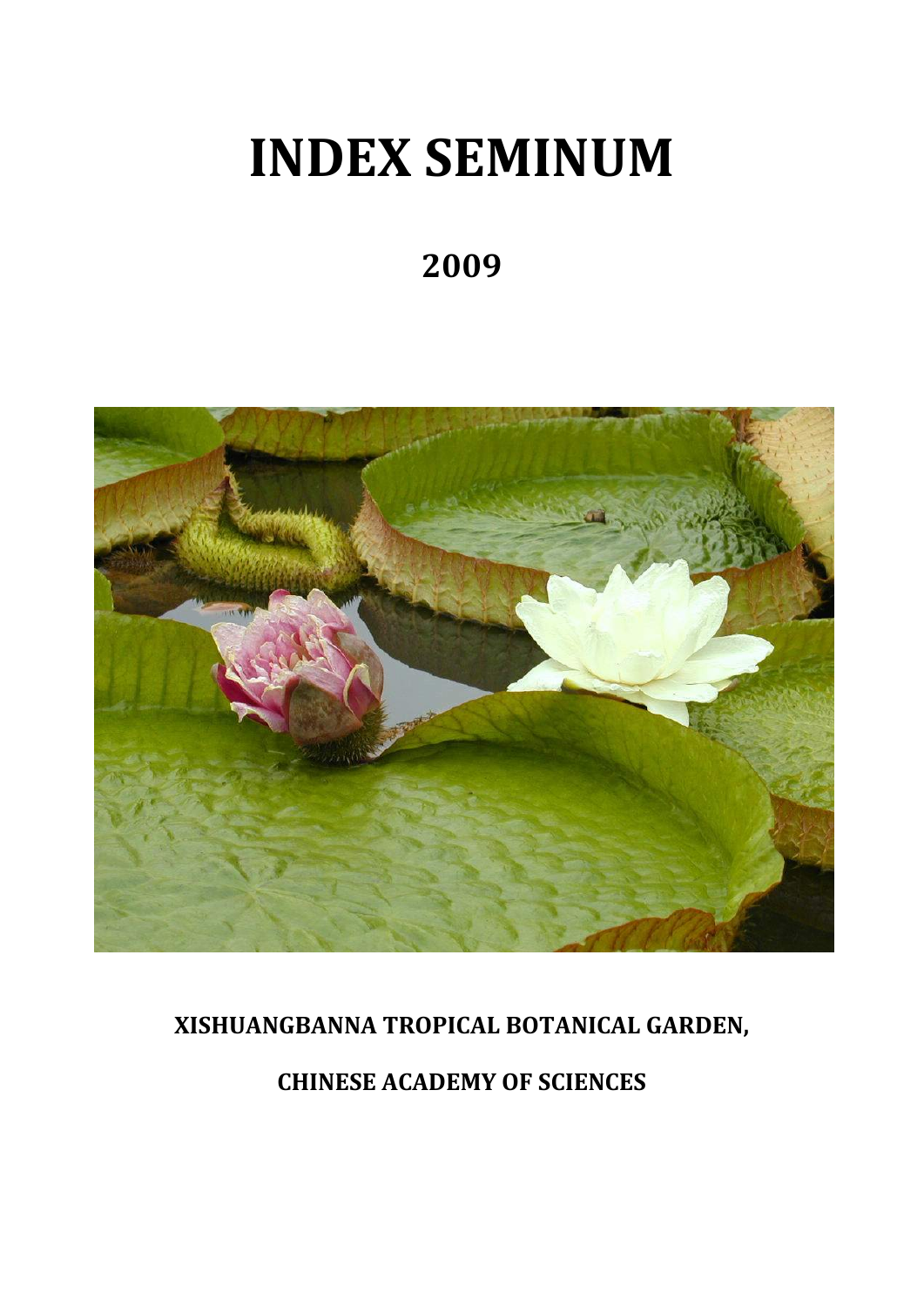# **Geographical Data**

Latitude 21º 41' North Longitude 101º 25' East Altitude 570 Meters

# **Meteorological Data**

Annual Average Temperature 21.7℃ Annual Average Precipitation 1500mm Annual Average Humidity 83%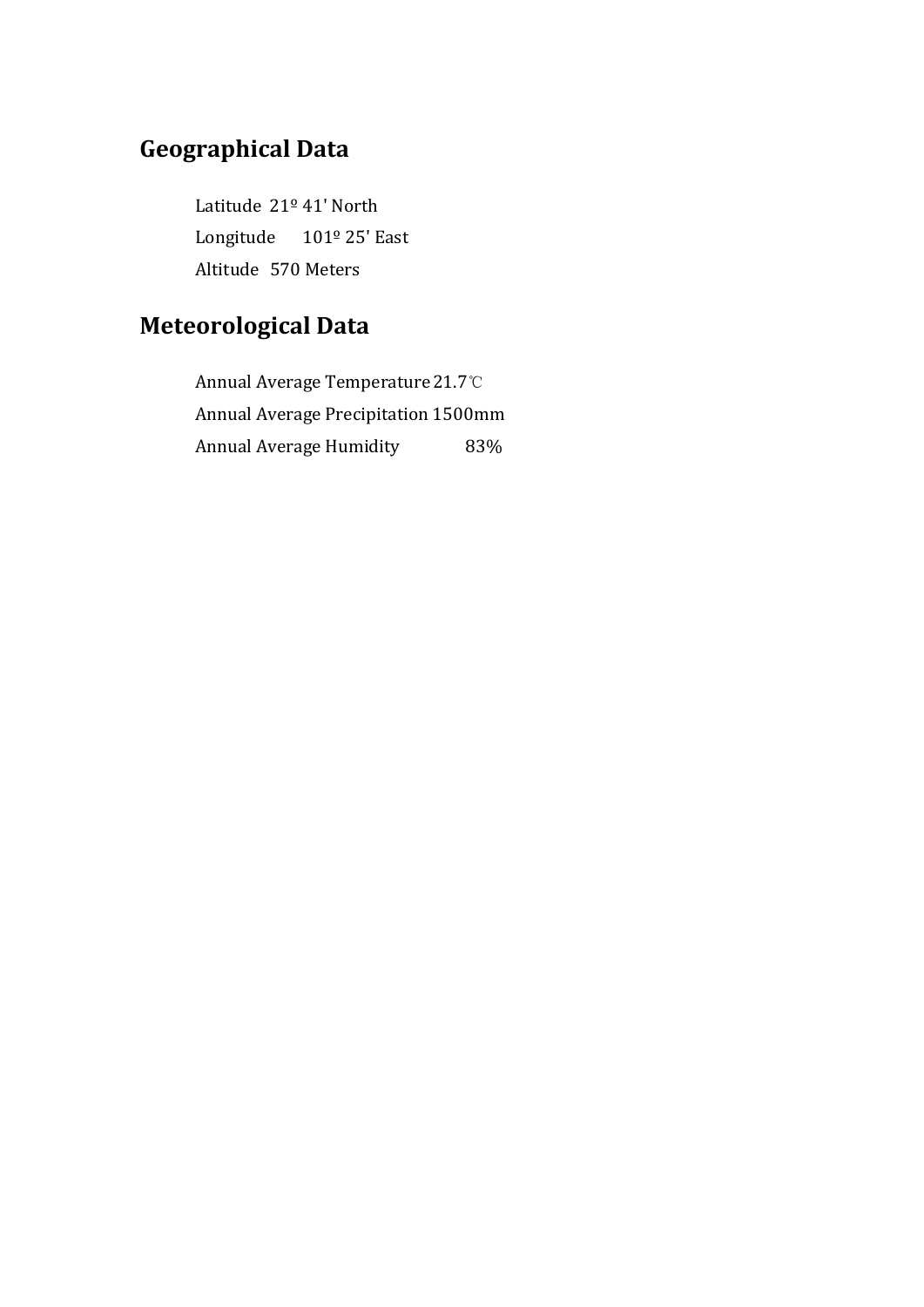#### **Agreement on the Supply of Plant Material**

*Xishuangbanna Tropical Botanical Garden, Chinese Academy of Sciences* (*XTBG*) is committed to the letter and spirit of Convention on Biological Diversity (*CBD*). This agreement is designed to promote scientific research and exchange, especially that relating to the conservation, sustainable utilization and research of biological diversity. With regard to the acquisition, maintenance and supply of plant material, *XTBG* therefore expects its partners to act in a manner that is consistent with the letter and the spirit of the *CBD,* and in compliance with all conventions and laws relating to the protection of biological diversity. *XTBG* reserves the right not to supply any plant material if it would be contrary to any terms attached to the *CBD*.

*XTBG* will offer only those persons and institutions who accept the following terms and conditions the plant material ("Material") from garden's collection:

- 1. Based on this agreement, the Material is supplied only for the common good, such as scientific research, education, conservation, environment protection and the development of botanic gardens.
- 2. The recipient shall not sell, distribute or use for commercial application the Material received, its progeny, or derivatives.
- 3. Should the recipient at a later date intend a commercial use or a transfer for commercial use, the country of origin's *Prior Informed Consent (PIC)* must be obtained in writing before the Material, its progeny or derivatives is used or transferred. The recipient is responsible for ensuring an equitable sharing of benefits.
- 4. On receiving the plant material, the recipient is obliged to document its origin (country of origin, first receiving garden, donor of the plant material, year of collection) as well as the acquisition and transfer conditions in a comprehensible manner.
- 5. The recipient shall acknowledge *XTBG* as supplier in any scientific publications resulting from their use of the Material, its progeny or derivatives. In addition, these publications are expected to be sent to *XTBG* without request.
- 6. On request, the garden should forward relevant information of the transfer of the Material, its progeny or derivatives to authority instructed with the implementation of the *CBD*.
- 7. The recipient may transfer the received Material, its progeny or derivatives to third parties only under these terms and conditions, and must document the transfer in a suitable manner. The recipient shall notify *XTBG* of all such transfers and, on request, shall provide *XTBG* with copies of the relevant material transfer agreement.

For the purposes of this agreement, Plant material shall include plants, plant parts or propagation material (such as seeds, cuttings, roots, bulbs, corms, or leaves), and any other material of plant and the genetic resources contained therein. Genetic resources are any plant material of actual or potential value containing functional units of heredity, including DNA. This definition of genetic resources is adapted from the definitions of genetic materials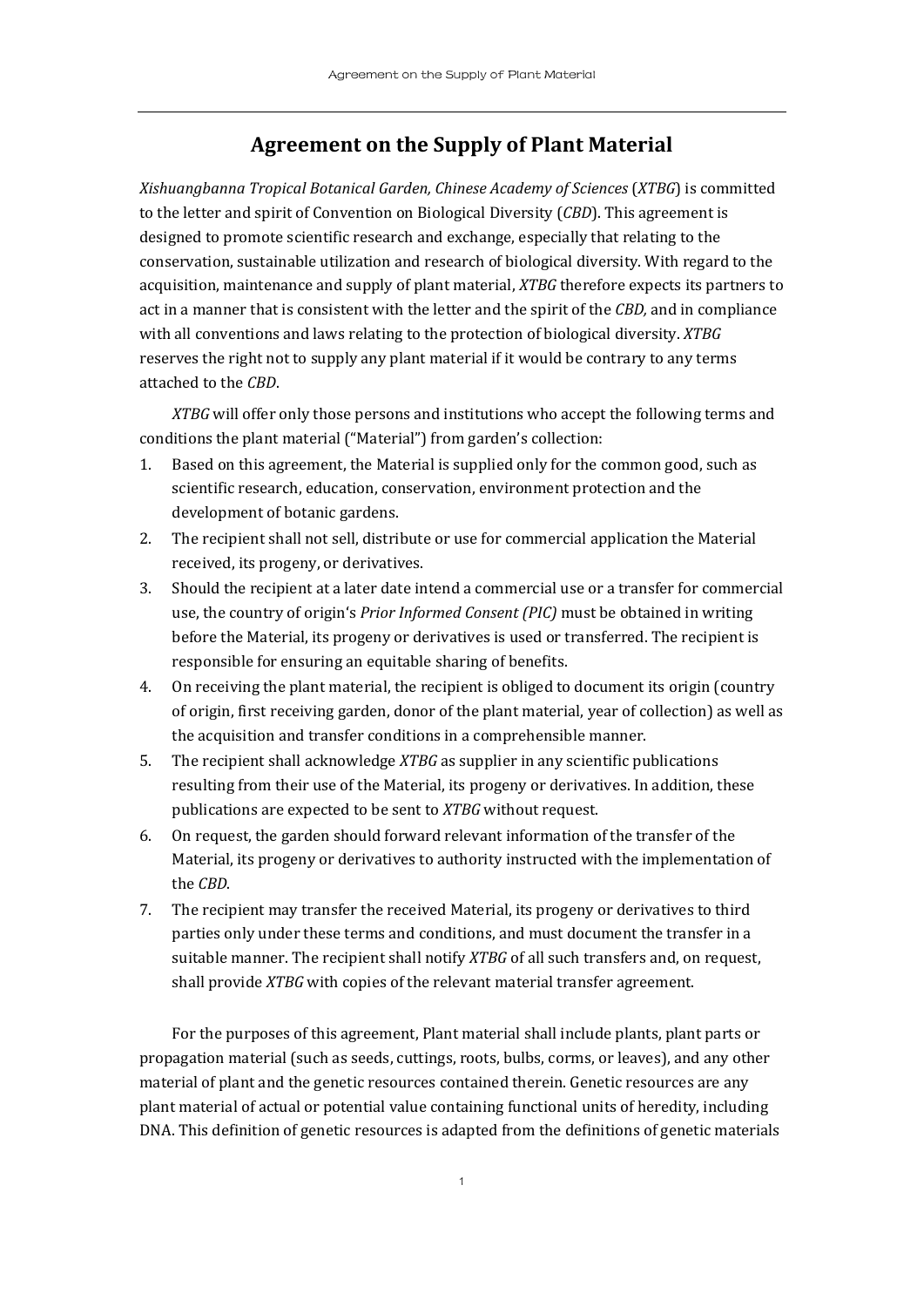and genetic resources in Article 2 of *CBD*.

Commercialization shall include, but not be limited to, the following activities: sale, filing a patent application, obtaining or transferring intellectual property rights or other tangible or intangible rights by sale or license or in any other manner, commencement of product development, conducting market research, and seeking pre‐market approval.

| I agree to comply with the conditions above. |                              |  |  |
|----------------------------------------------|------------------------------|--|--|
| Signed:                                      | Date:                        |  |  |
| Name and Position:                           | Organisation and Department: |  |  |
| Address:                                     | E-mail:<br>Tel:              |  |  |

**Please return a signed copy to**: *Xishuangbanna Tropical Botanical Garden, Chinese Academy of Sciences, Menglun, Mengla, Yunnan 666303. China*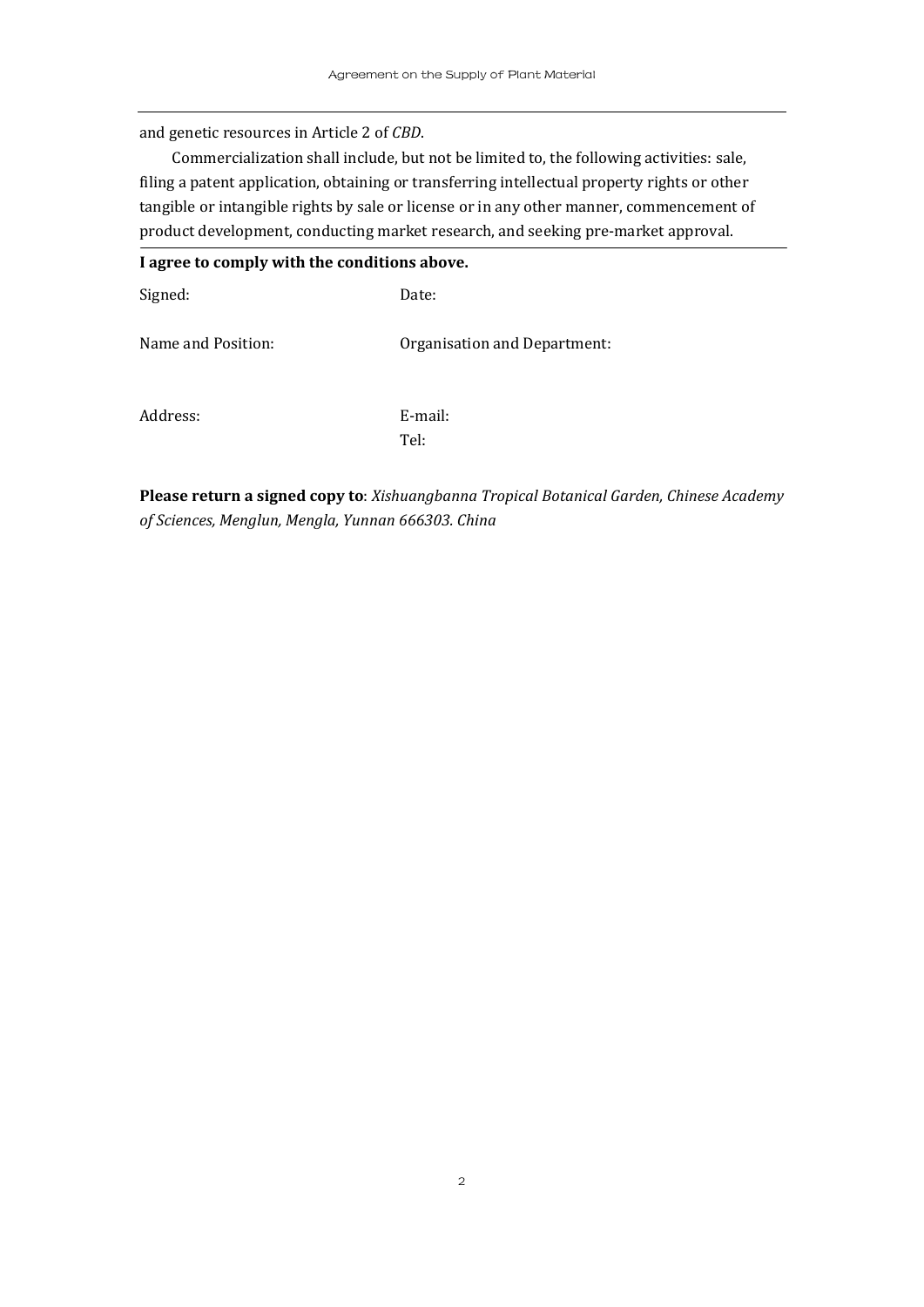#### **Acanthaceae**

- 1. Phlogacanthus curviflorus (Wall.) Nees.<br>2. Thunbergia grandiflora (Roxb. ex Rottl.)
- 2. Thunbergia grandiflora (Roxb. ex Rottl. ) Roxb.

#### **Aceraceae**

3. Acer Prolificum Fang.

#### **Agavaceae**

- 4. Agave americana Linn.
- 5. Cordyline terminalis ' Dolly '.
- 6. Dracaena angustifolia Roxb.
- 7. Dracaena cambodiana Pierre ex Gagnep.
- 8. Dracaena fragrans (L.) Ker Gawl.
- 9. Dracaena gracilis Wall. ex Baker
- 10. Dracaena loureiri Gagnep.
- 11. Dracaena sanderiana Sander.
- 12. Dracaena Sanderiana 'Golden Edge'

#### **Alangiaceae**

- 13. Alangium barbatum (R. Br.) Baill.
- 14. Alangium chinense (Lour.) Harms
- 15. Alangium faberi Oliv.
- **16.** Alangium kurzii Craib

#### **Am ra yllidaceae**

17. Zephyranthes grandiflora Lindl.

#### **An ca ardiaceae**

- 18. Choerospondias axillaris (Roxb.) Burtt. et Hill
- 19. Dracontomelon duperreanum Pierre
- 20. Dracontomelon macrocarpum H. L. Li
- 21. Mangifera indica L.
- 22. Mangifera sylvatica Roxb.
- 23. Pegia nitida Colebr.
- 24. Pistacia weinmannifolia Poiss ex Franch.
- 25. Rhus chinensis Mill. var. roxburghiana ( DC. ) Rehd.
- 26. Semecarpus microcarpus Wall. ex Hook. f.
- 27. Semecarpus reticulata Lecte.
- 28. Spondias lokouensis Pierre var. hirsutus C. Y. Wu et T. L. Ming
- 29. Spondias pinnata (LF) Kurz.
- 30. Spondias purpurea L.
- 31. Toxicodendron acuminatum (Hook. f.) C. Y. Wu et T. L.
- **32.** Toxicodendron fulvum (Craib) CY Wu et TL Ming

#### **An on naceae**

- 33. Alphonsea mollis Dunn
- 34. Alphonsea monogyna Merr. et Chun
- 35. Aiphonsea tangyuanensis P. T. Li
- 36. Annona muricata Linn.
- 37. Annona reticulate L.
- 38. Annona squamosa L.
- 3 9. Artabotrys fragrans Ast
- 40. Artabotrys hexapetallus (Linn. f. ) Bhand.
- 41. Cananga odorata (Lamk. )Hook. f. et Thoms.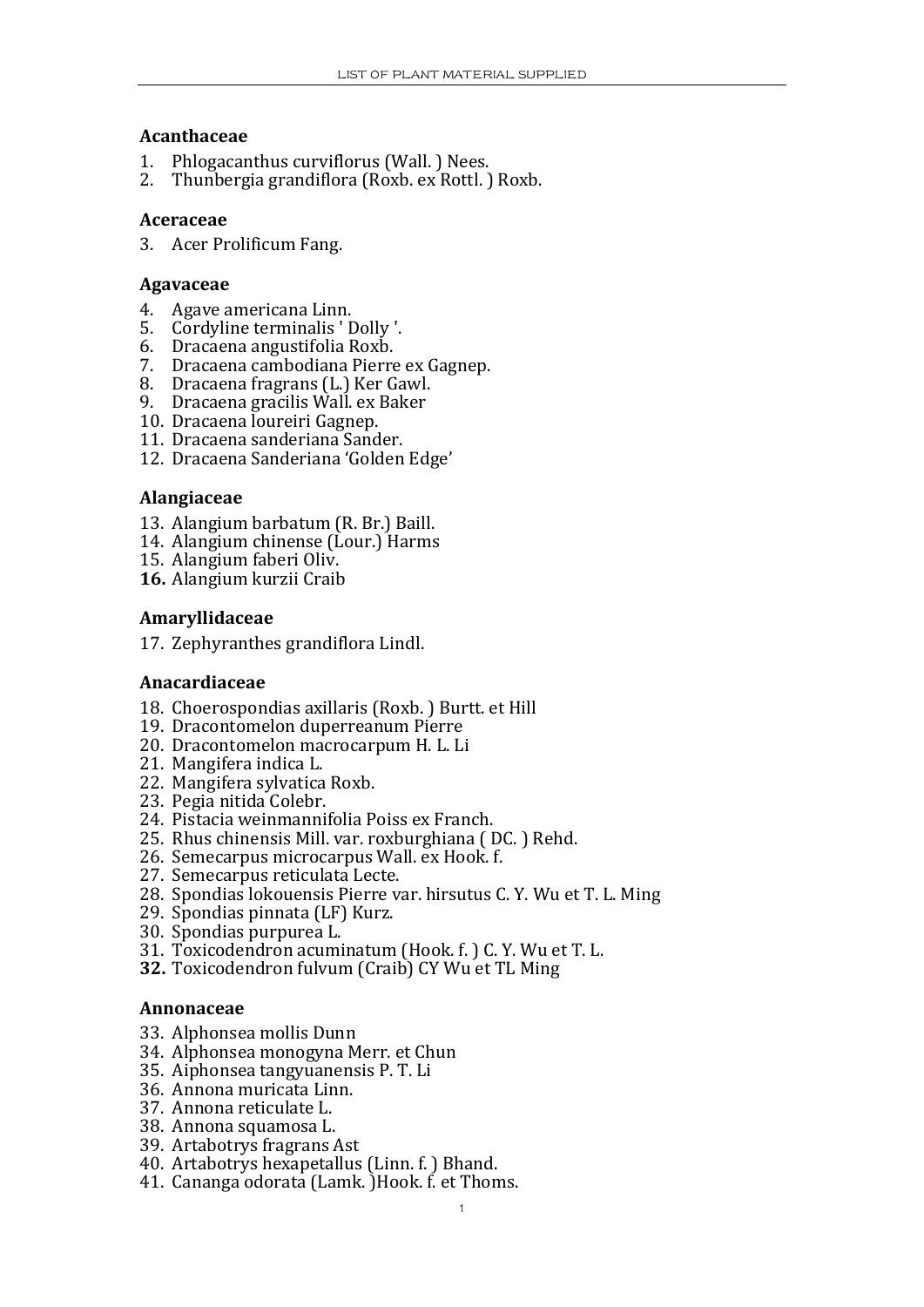- 42. Desmos dumosus (Roxb.) Saff.
- 43. Goniothalamus cheliensis Hu
- 44. Goniothalamus chinensis Merr. & Chun
- 45. Fissistigma acuminatissimum Merr.
- 46. Mitrephora thorelii Pierre
- 47. Phaeanthus saccopetaloides W. T. Wang
- **48.** Polyalthia cheliensis Hu

#### **Apocynaceae**

- 49. Aganosma acuminate (Roxb.) G. Don
- 50. Alstonia scholaris (Linn. ) R. Br.
- 51. Allamanda neriifolia Hook.
- 52. Beaumontia grandiflora Wall.
- 53. Bousigonia angustifolia Pierre
- 54. Carissa spinarum L.
- 55. Cerbera manghas Linn.
- 56. Ervatamia chinensis Merr.
- 57. Ervatamia mucronata (Merrill) Markgraf
- 58. Holarrhena antidysenterica Wall. et A. DC.
- 59. Kopsia officinalis Tsiang et P. T. Li
- 60. Melodinus henryi Craib
- 61. Ochrosia elliptica Labill
- 62. Paravallaris macrophylla Pierre ex Hua
- 63. Rauvolfia serpentina (Linn. ) Benth. ex Kurz
- 64. Rauvolfia tetraphylla Linn.
- . 65. Rauvolfia verticillata (Lour.) Baill
- 66. Rauvolfia vomitoria Afzel. ex Spreng
- 67. Rauvolfia yunnanensis Tsiang
- 68. Strophanthus wallichii A. DC.
- 69. Tabernanthe iboga Baill
- 70. Tabernanthe subsessilis Stapf
- 71. Voacanga africana Stapf
- 72. Wrightia laevis Hook. f.
- **73.** Wrightia pubescens R. Br.

#### **Aquifoliaceae**

- 74. Ilex godajam (Colebr. ex Wall.) Wall. ex Hook. f.
- 75. Ilex sinica (Loes. ) S. Y. Hu

#### **Araceae**

- 76. Alocasis macrorrhiza (Linn. ) Schott
- 77. Amorphophallus virosus N. E. Brown.
- 78. Amorphophallus yunnanensis Engl.
- 79. Pothos scandens Linn.
- 80. Rhaphidophora decursiva (Roxburgh) Schott

#### **Araliaceae**

- 81. Aralia armata (Wall.) Seem.
- 82. Aralia decaisneana Hance
- 83. Aralia thomsonii Seem.
- 84. Brassaiopsis glomerulata (Bl.) Ragel
- 85. Macropanax dispermus (Bl. ) O. Ktze.
- 86. Schefflera chinensis (Dunn) H. L. L.
- 87 . Schefflera octophylla (Lour. ) Harms
- 88. Trevesia palmata (Roxb. ) Vis.
- 89. Tupidanthus calyptratus Hook. & Thomson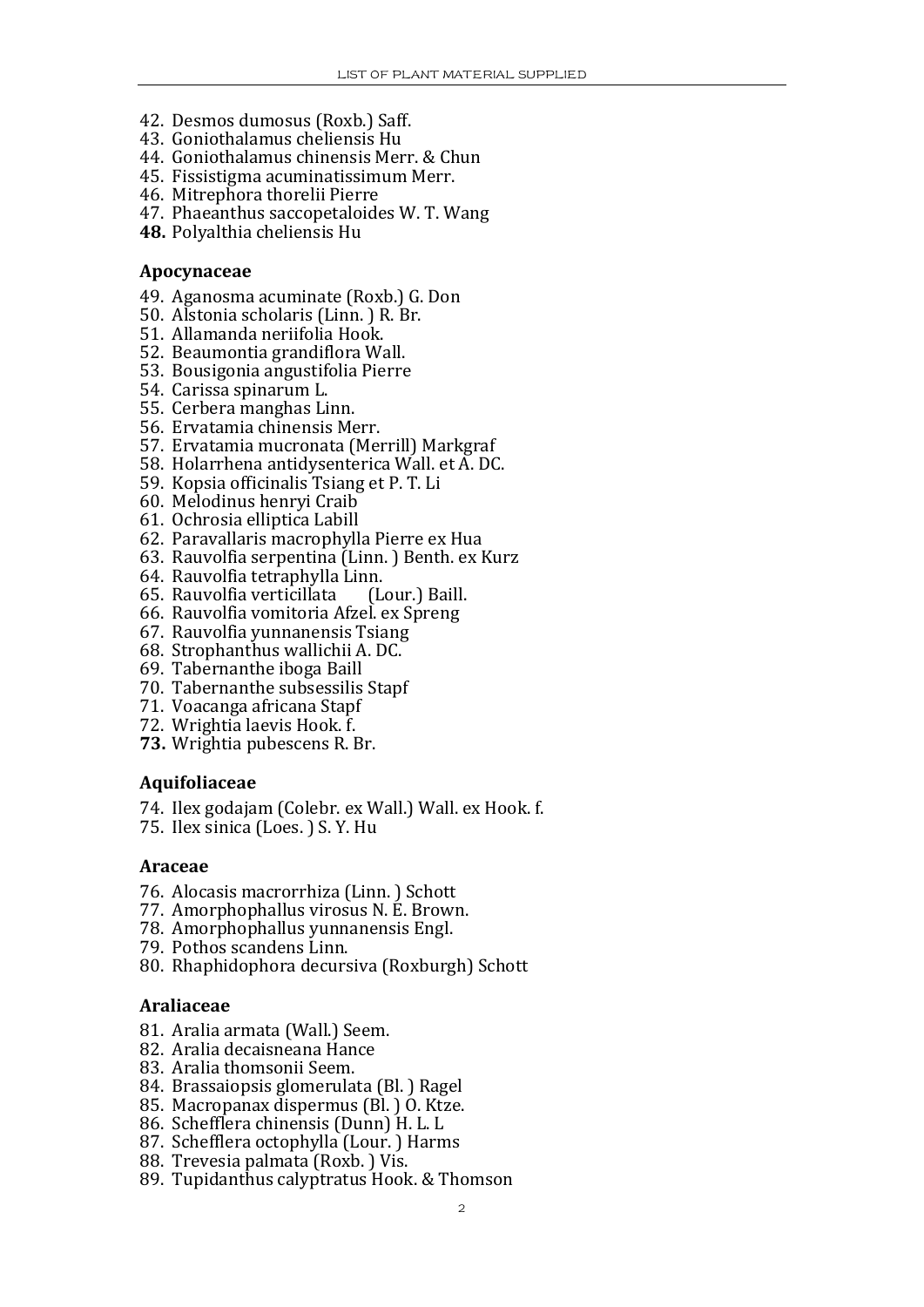#### **Aristolochiaceae**

90. Aristolochia tagala Cham.

#### **Asclepiadaceae**

- 91. Asclepias curassavica Linn.
- 92. Dregea volubilis (Linn. f. ) Benth. ex Hook. f
- 93. Marsdenia tenacissima (Roxb.) Moon
- 94. Myriopteron extensum (Wight & Arn.) K. Schum.

#### **Betulaceae**

- 95. Alnus nepalensis D. Don
- 96. Betula alnoides Buch. ‐Ham. ex. D. Don

#### **Bignoniaceae**

- 97. Dolichandrone stipulate (Wall.) Benth. & Hook. f.
- 98. Kigelia pinnata DC.
- 99. Nyctocalos runfelsiiflora Teysm. et Binn.
- 100. Oroxylum indicum (L.) Kurz
- 101. Radermachera microcalyx C. Y. Wu et W. C. Yin<br>102 Stereospermum colais (Buch -Ham ex Dillwyn
- Stereospermum colais (Buch. -Ham. ex Dillwyn) Mabberley

#### **Bombacaceae**

- 103. Bombax ceiba L.
- 104. Pachira macrocarpa (Cham. et Schilecht. ) Walp.

#### **Boraginaceae**

- 105. Cordia dichotoma Forst. f.<br>106. Cordia furcata Johnst
- 106. Cordia furcata Johnst<br>107. Ehretia acuminata R
- 107. Ehretia acuminata R. Br. var. obvata (Liudl. )Johnst
- 108. Tournefortia montana Lour.<br>109. Trichodesma calvcosum Coll
- Trichodesma calycosum Collett & Hemsl.

#### **Burseraceae**

- 110. Canarium album (Lour.) Rauesch.
- 111. Canarium bengalensis Roxb.
- 112. Canarium pimela Leenh.
- 113. Canarium strictum Roxb.
- 114. Garuga pinnatae Roxb.

#### **Buxaceae**

**115.** Buxus austro‐yunnanensis Hatus. 

#### **Caesalpiniaceae**

- 116. Bauhinia acuminata Linn.
- 117. Bauhinia blakeana Dunn
- 118. Bauhinia monandra kurz
- 119. Bauhinia variegata Linn var. candida (Roxb.) Voigt.
- 120. Bauhinia touranensis Gagnep.
- 121. Caesalpinia mimosoides Lam.
- 122. Cassia fistula Linn.
- 123. 3. Cassia hirsuta Linn.
- 124. Caesalpinia minax Hance
- 125. Cassia agnes (De Wit. ) Brenan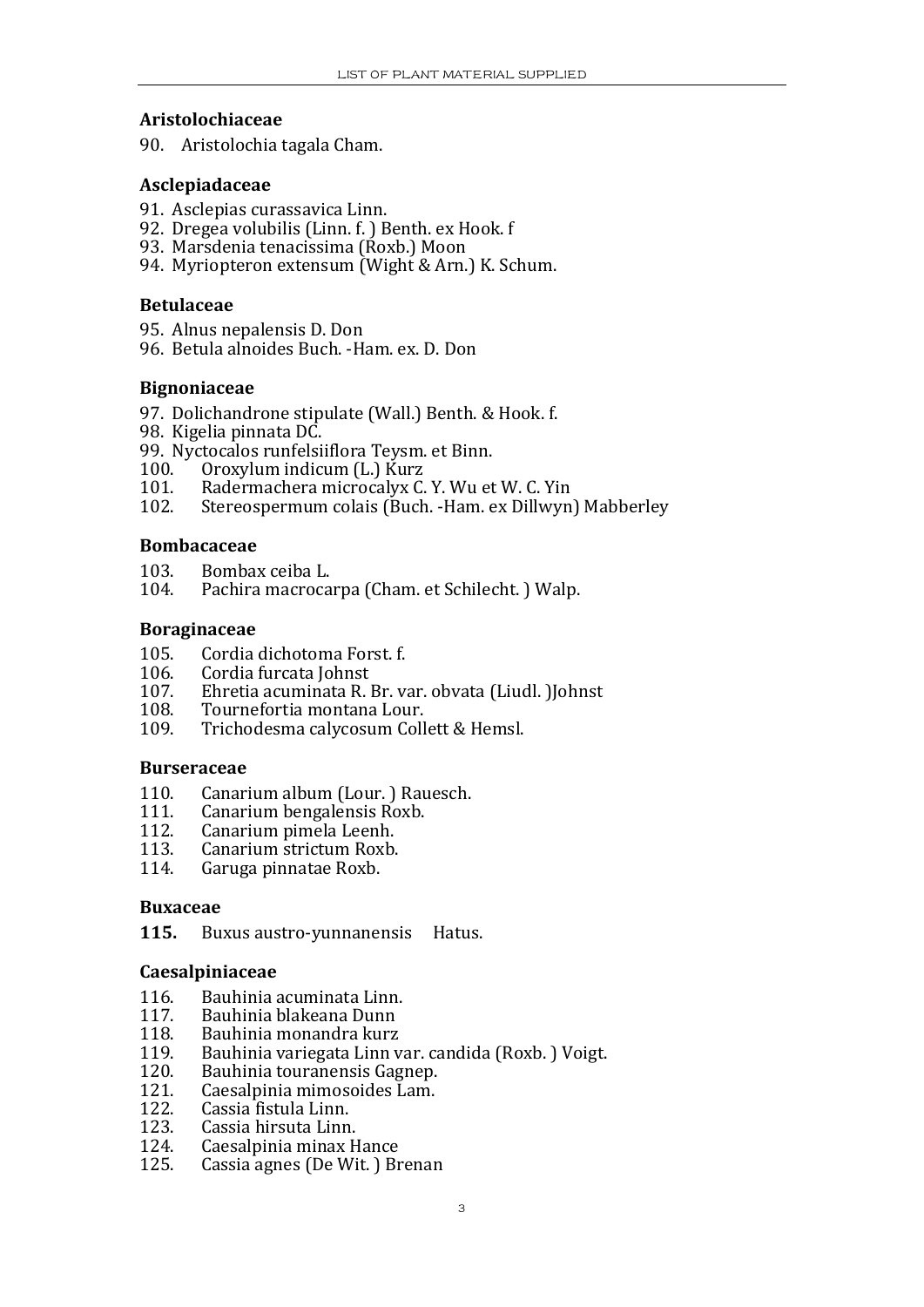- 126. Cassia alata Linn.
- . 127. Cassia laevigata Willd
- 128. Cassia nodosa Buch. -Ham. ex Roxb.
- 129. Cassia siamea Linn.
- 130. Cassia didymobotrya Fresen.
- 131. Cassia renigera Wall.<br>132. Delonix regia (Boier)
- 132. Delonix regia (Bojer) Raf.<br>133. Erythrophleum fordii Oliv
- Erythrophleum fordii Oliv.
- 134. Erythrophleum guineense G. Don
- 135. Lycidice rhodoslegia Hance
- 136. Saraca dives Pierre
- 137. Sindora siamensis Teysm.
- 138. Tamarindus indica Linn.

#### **Capparidaceae**

- 139. Capparis masaikai Levl.<br>140. Capparis viburnifolia Ga
- 140. Capparis viburnifolia Gagnep.
- 141. Crataeva uniloculeris Buch. ‐Ham.

#### **Caprifoliaceae**

- 142. Viburnum cylindricum Buch. -Ham. ex D. Don
- 143. Viburnum foetidum Wall. var. ceanothoides (Wright) Hand. -Mazz.
- 144. Viburnum odoratissimum Ker
- 145. Viburnum sempervirens. K. Koch.

#### **Cardiopteridaceae**

146. Peripterygium platycarpum ( Gagnep. ) Sleum

#### **Carlemanniaceae**

147. Silvianthus bracteatus Hook. f.

#### **Celastraceae**

- 148. Celastrus paniculatus Willd.<br>149. Celastrus monospermus Rox
- Celastrus monospermus Roxb.
- 150. Celastrus rosthonarinus Loes.<br>151. Microtropis discolor (Wall.) W
- Microtropis discolor (Wall. ) Wall.

#### **Chloranthacea**

152. Sarcandra hainanensis (Pei) Swamy et Bailey

#### $$

- 153. Combretum latifolium Blume
- 153. Combretum latifolium Blume<br>154. Terminalia bellirca (Gaertn. ) Roxb.
- 155. Terminalia chebula Retz.<br>156. Terminalia muelleri Bent
- 156. Terminalia muelleri Benth.<br>157. Terminalia superba Engl. et
- 157. Terminalia superba Engl. et Diels<br>158. Terminolia myriocarpa Heurck et
- Terminolia myriocarpa Heurck et Muell. -Arg.

#### **Commelinaceae**

**159.** Pollia thyrsiflora (Blume) Endl. ex Hassk. 

#### **Com positae**

160. Blumea lanceolaria (Roxb.) Druce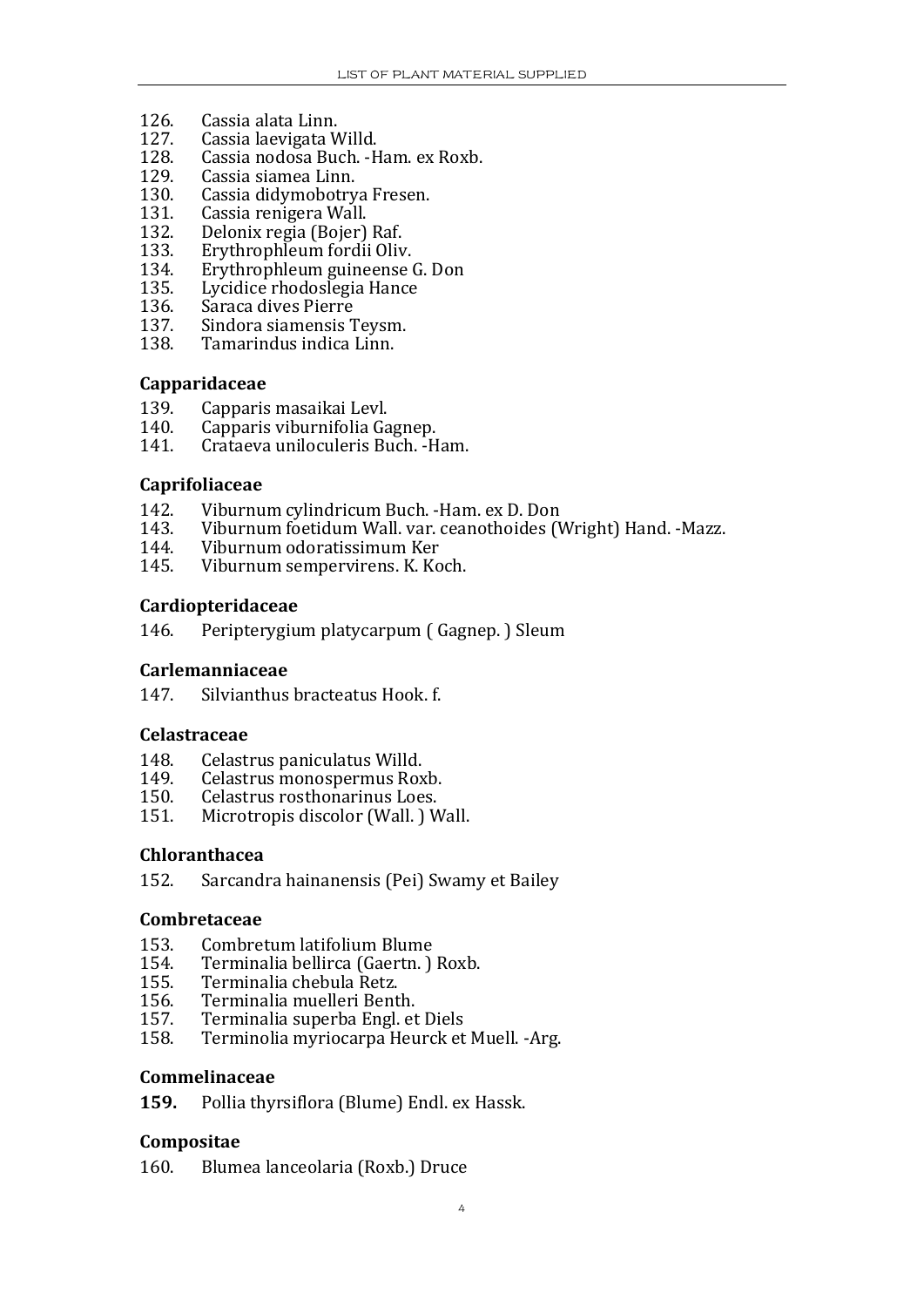#### **161.** Vernonia solanifolia Benth.

#### **Connaraceae**

- 162. Connarus paniculatus Ro xb.
- 163. Rourea caudata Planch.

#### **Convolvulaceae**

164. Porana racemosa Roxb. var. tomentella C. Y. Wu

#### **Cucurbitaceae**

- 165. Cucumis hytrix Chakr.<br>166. Gynostemma burmani
- 166. Gynostemma burmanicum King ex Chakr. var. molle C. Y. Wu<br>167. Gymnopetalum chinensis (Lour. ) Merr.
- 167. Gymnopetalum chinensis (Lour.) Merr.<br>168. Hodgsonia macrocarpa (BL) Cogn. var. c
- 168. Hodgsonia macrocarpa (Bl.) Cogn. var. capniocarpa (Rild) Tsai ex A. M. Lu et Z. Y. Zhang

e a componente della

- 169. Momordica cochinchinensis (Lour.) Spreng
- 170. Momordica subangulata Bl.<br>171 Trichosanthes bracteata (La
- 171. Trichosanthes bracteata (Lam.) Voigt<br>172. Trichosanthes cucumerina Linn.
- 172. Trichosanthes cucumerina Linn.
- 173. Trichosanthes lepiniana (Naud.) Cogn.
- 174. Trichosanthes ovigera Bl.<br>175. Trichosanthes villosa Bl.
- 175. Trichosanthes villosa Bl.<br>176. Zehneria iavanica (Thun
- 176. Zehneria javanica (Thunb.) S. K. Chen<br>177. Zehneria maysorensis (Wight et Arn.)
- Zehneria maysorensis (Wight et Arn. ) Arn.

#### **Dilleniaceae**

- 178. Dillenia indica Linn.
- 179. Dillenia pentagyna Roxb.
- 180. Dillenia turbinata Finet et Gagnep.

#### **Dipterocarpace**

- 181. Dipterocarpus retusus BI.<br>182. Dipterocarpus tubinatus G
- 182. Dipterocarpus tubinatus Gaertn. f.
- 183. Shorea chinensis Wang Hsie<br>184 Vatica mangachanoi Blanco
- Vatica mangachapoi Blanco

#### **Ebenaceae**

- 185. Diospyros argentea Griff.
- 186. Diospyros kaki Linn. f. var. sylvestris Mak.<br>187. Diospyros nigrocartex C. Y. Wu. ex Wu et L
- 187. Diospyros nigrocartex C.Y. Wu. ex Wu et Li
- 188. Diospyros xishuangbannaensis C.Y. Wu et H. Chu
- 189. Diospyros yunnanensis Rehd. et Wils.

#### **Elaeagnaceae**

190. Elaeagnus conferta Roxb.

#### **Elaeocarpaceae**

- 191. Elaeocarpus austro-yunnanensis Hu
- 192. Elaeocarpus petiolatus (Jack ) Wall. ex Kurz
- 193. Elaeocarpus serratus Linn.
- 194. 4. Elaeocarpus varunua Buch. -Ham. ex Mast.
- . 195. Elaeocarpus dicipiens Hemsl
- 196. Elaeocarpus hainanensis Merr. et Chun
- 197. Elaeocarpus rugosus Roxb.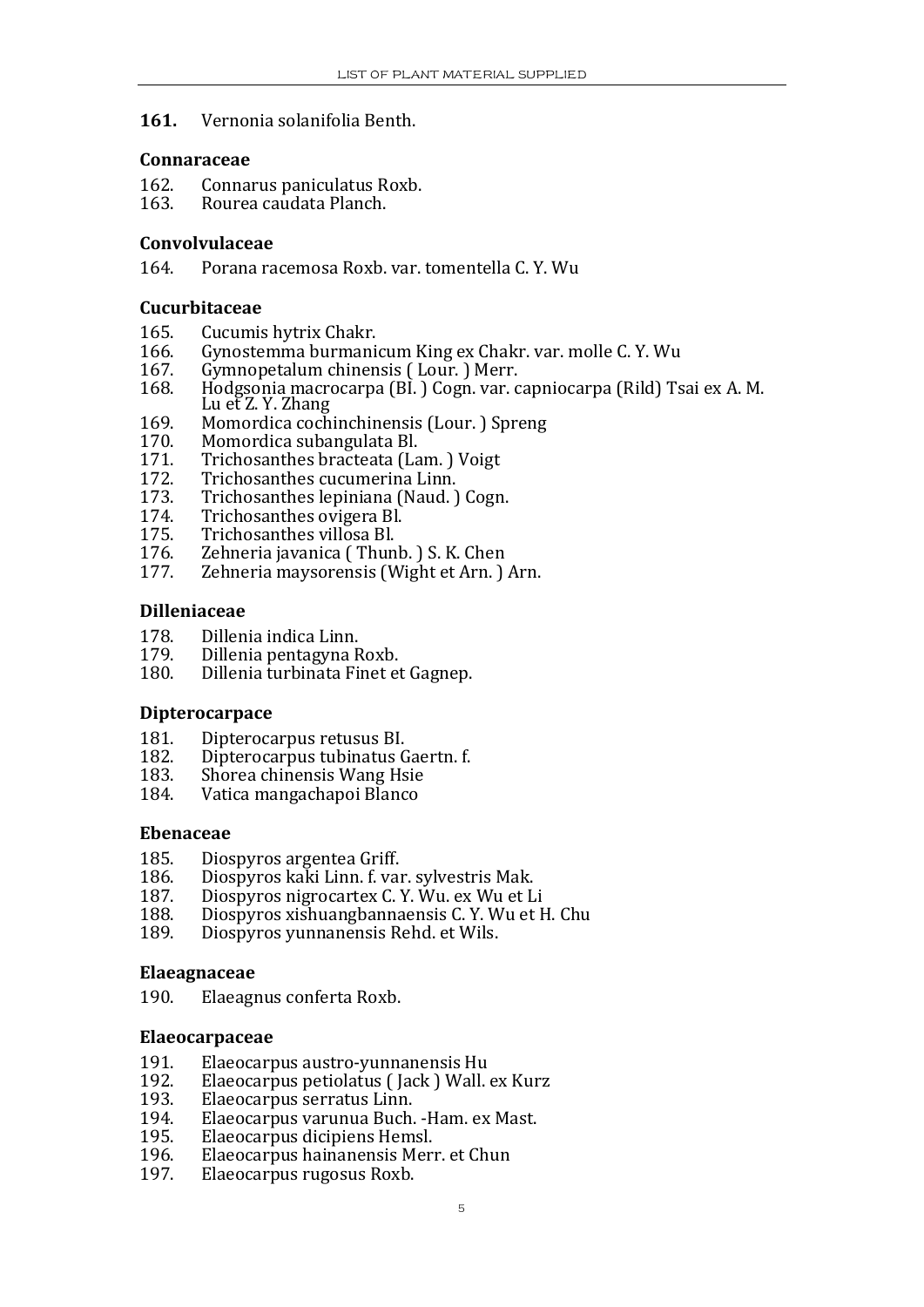- 198. Elaeocarpus sikkimensis Mast.
- 199. Muntingia calabura Linn.
- 200. Sloanea dasycarpa ( Benth. ) Hemsl.

#### **Euphorbiaceae**

- 201. Aleurites moluccana (Linn. ) Muell. Arg.<br>202. Antidesma acidum Retz.
- 
- 202. Antidesma acidum Retz.<br>203. Aporusa villosa (Lindl.) 203. Aporusa villosa (Lindl.) Baill.
- 204. Aporusa yunnanensis (Pax et Hoffm.) Metc.
- 205. Baccaurea ramiflora Lour.
- 206. Bischofia javanica Bl.<br>207. Brevnia rostrata Meri
- Breynia rostrata Merr.
- 208. Breynia vitis-idaea (Burm. f.) Fischer
- 209. Bridenia pubescens Kurz<br>210. Bridenia tomentosa Bl.
- 210. Bridenia tomentosa Bl.<br>211. Claoxylon longifolium (
- Claoxylon longifolium (Bl. ) Endl. et Hassk.
- 212. Cleidion spiciflorum (Burn. f. )Merr.
- 213. Cleistanthus sumatranus (Miq. ) Muell. ‐Arg.
- 214. Croton kongensis Gagnep.<br>215. Drypetes indica (Muell. -A
- 215. Drypetes indica (Muell. Arg. ) Pax et Hoffm.<br>216. Glochidion assamicum (Muell. Arg. ) Hook. f
- 216. Glochidion assamicum (Muell. -Arg.) Hook. f.
- 217. Glochidion puberum (Linn.) Hutch.<br>218. Iatropha curcas Linn.
- 218. Jatropha curcas Linn.<br>219. Macaranga denticulat
- 219. Macaranga denticulata (Bl.) Muell. -Arg.<br>220. Macaranga kurzii (O. Ktze.) Pax et Hoffr
- 220. Macaranga kurzii ( O. Ktze. ) Pax et Hoffm.<br>221. Mallotus macrostachys (Mig. ) Muell. Arg
- 221. Mallotus macrostachys (Miq. ) Muell. Arg.<br>222. Mallotus barbatus (wall. ) Muell. Arg.
- 222. Mallotus barbatus (wall.) Muell. Arg.
- 223. Mallotus phillippinensis (Lam.) Muell. -Arg.
- 224. Ostodes katharinae Pax<br>225. Phyllanthus emblica Lin
- 225. Phyllanthus emblica Linn.<br>226. Sapium baccatum Roxb.
- 226. Sapium baccatum Roxb.<br>227. Sauropos macranthus Hassk.
- 
- . 227. Sauropos macranthus Hassk. 228. Sumbaviopsis albicans (Bl. ) J. J. Sm
- 229. Suregada glomerulata (Bl. ) Baill.<br>230. Trewia nudiflora Linn.
- 230. Trewia nudiflora Linn.<br>231. Vernicia fordii (Hemsl.
- Vernicia fordii (Hemsl. ) Airy-Shaw

#### **Fagaceae**

- 232. Castanopsis ferox (Roxb. ) Spach.
- 233. Castanopsis hystrix Miq.
- 234. Castanopsis mekongensis A . Camus
- 235. Castanopsis calathiformis (Skan) Rehd. et Wils.
- 236. Castanopsis echinocarpa A. DC.
- 237. Cyclobalanopsis austrocochinchinensis (Hich. et A. Camus) Hjelmq.
- 238. Cyclobalanopsis rex (Hemsl. ) Schott
- 239. Lithocarpus fohainensis A. Camus

#### **Flacourtiaceae**

- 240. Flacourtia ramontchii L. Herit.
- 241. Flacourtia rukam Zoll. et Mor.<br>242. Hydnocarpus alpina Wight (M
- 242. Hydnocarpus alpina Wight (Merr. ) Sleum

#### **Gnetaceae**

- Gnetum montanum Markgr. 243.
- 244. Gnetum parvifolium (Warb. ) C. Y. Cheng
- **245.** Gnetum pendulum C. Y. Cheng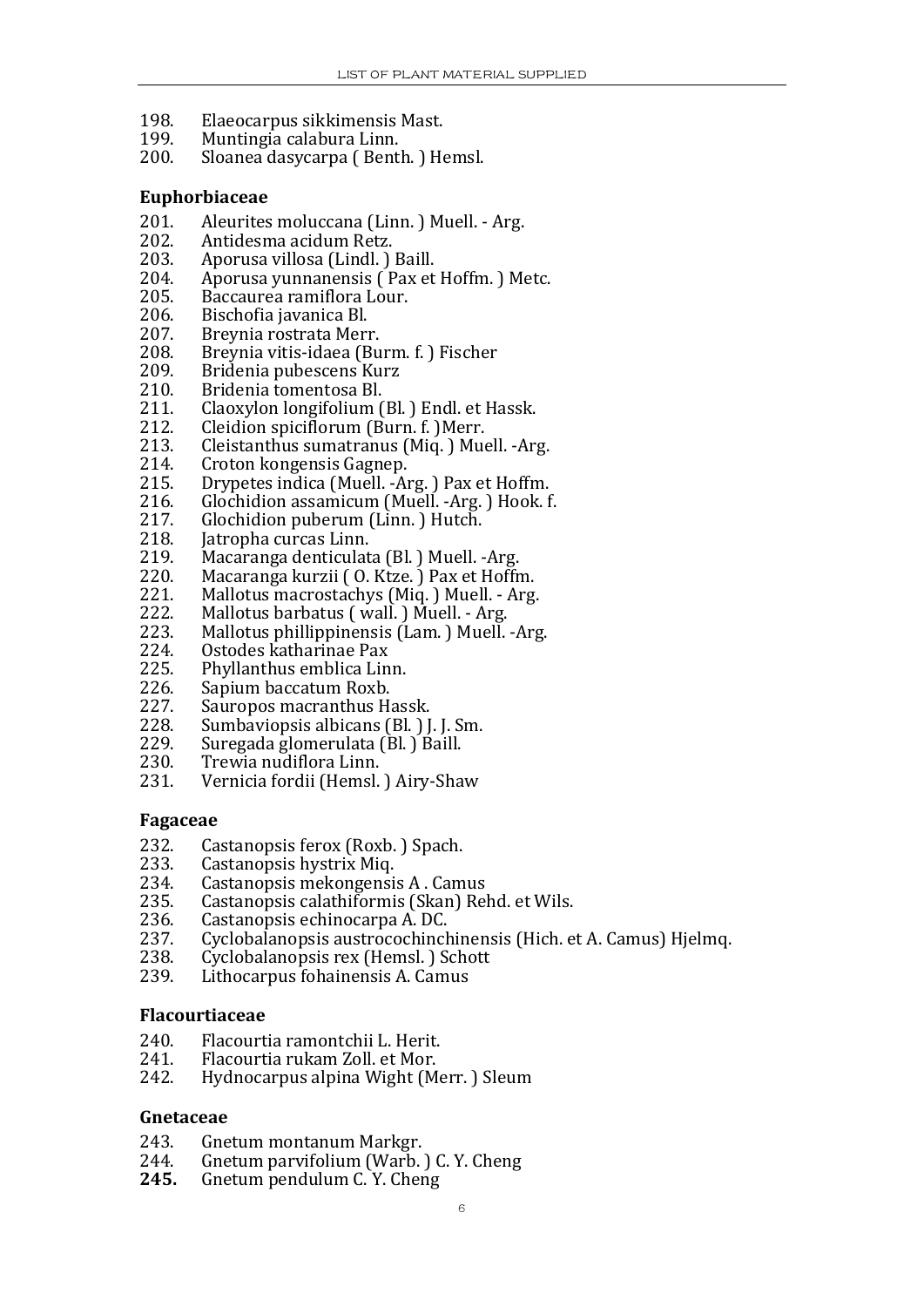#### **Guttiferae**

- 246. Garcinia cowa Roxb.<br>247. Garcinia multiflora C
- 247. Garcinia multiflora Champ.<br>248. Garcinia xanthochymus Ho
- Garcinia xanthochymus HooK. f.
- 249. Garcinia xipshuanbannaensis Y. H. Li
- 250. Garcinia bracteata C. Y. Wu ex Y. H. Li
- 251. Ochrocarpus yunnanensis H. L. Li

#### **Ham amelidaceae**

- $252.$ <br> $253.$ 52. Dictyliopsis yunnanensis (H. T. Chang) C. Y. Wu
- **253.** Distylium racemosum Siebold & Zucc.

#### **Hippocastanaceae**

254. Aesculus lantsangensis Hu et Fang

#### **Hippocrateacaea**

255. Salacia polysperma Hu

#### **Hydrangiaceae**

**256.** Dichroa febrifuga Lour.

#### **Hyp a eric ceae**

- 257. Cratoxylum cochinchinense (Lour.) Blume
- 258. Cratoxylum formosum (Jack) Dyer

#### **Hyp d oxi aceae**

- 259. Curculigo capitulate (Lour.) Ku ntze
- 260. Curculigo orchioides Gaertn.

#### **Icacinaceae**

- 261. Apodytes dimidiata E. Meyer
- 262. Gomphandra tetrandra (Wall ex Roxb.) Sleum..
- 263. Iodes cirrhosa Turcz.
- 264. Nothapodytes collina C.Y. Wu<br>265. Platea latifolia Bl.
- 265. Platea latifolia Bl.

#### **Illiciaceae**

**266.** Illicium micranthum Dunn 

#### **Juglandaceae**

- 267. Engelhardtia spicata Bl.<br>268. Pterocarya tonkinensis
- Pterocarya tonkinensis (Fr. ) Dode

#### **Labiatae**

- 269. Elsholtzia flava (Benth. ) Benth.
- 270. Ocimum basilicum Linn.

#### **Lauraceae**

- 271. Litsea dilleniifolia P. Y. Bai et P. H. Huang
- 272.<br>273. 2. Actinodaphne henryi Gamble
- 273. Actinodaphne obovata Bl.<br>274. Cinnamomum bejolghota (
- 274. Cinnamomum bejolghota (Bueh. ‐ Ham. ) Sweet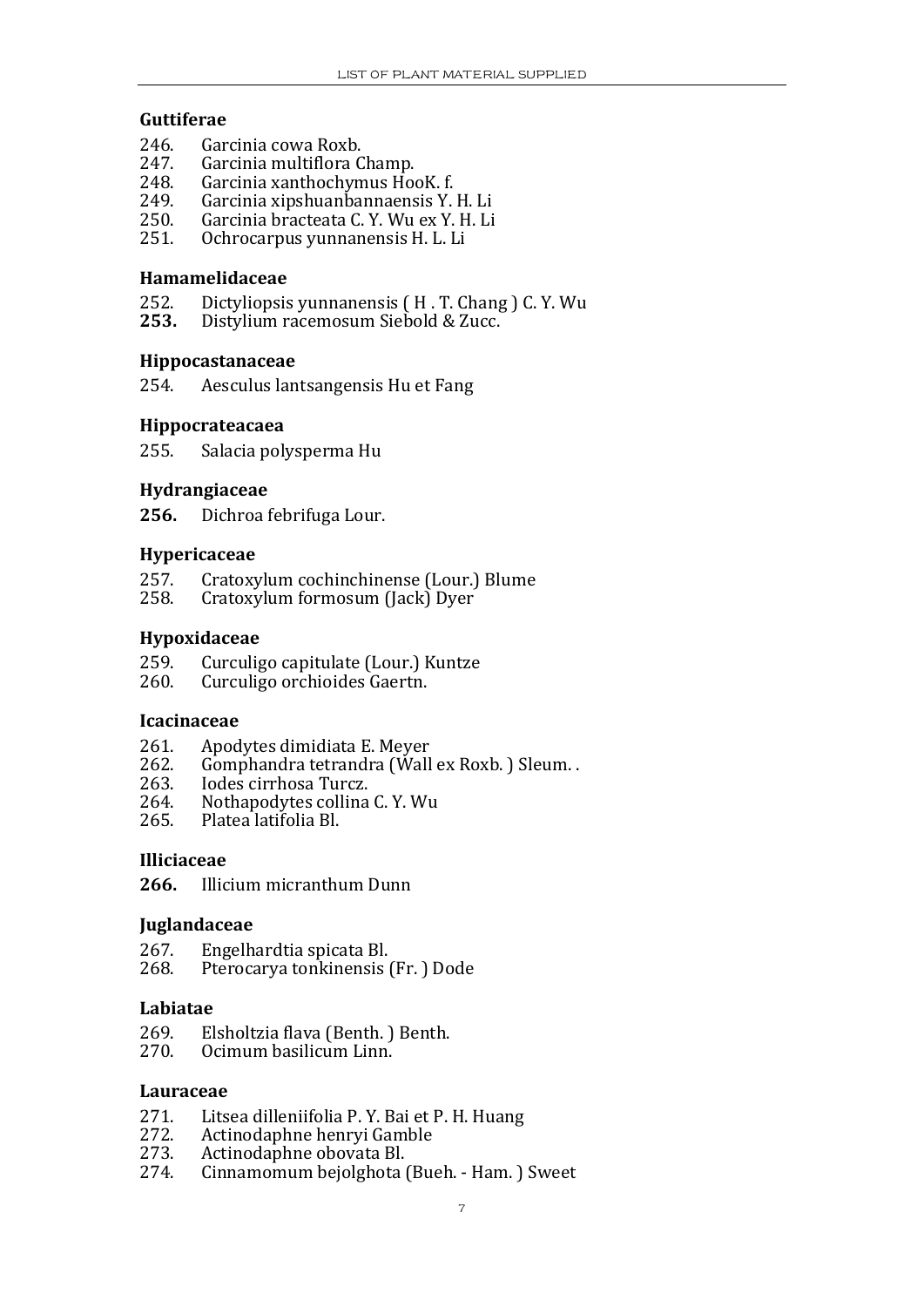- 275. Cinnamomum burmann(C. G. etTh,Nees)BI. f. heyneanum(Nees)H. W. Li
- 276. Cinnamomum glanduliferum (Wall.) Nees<br>277. Cryptocarya calcicola H.W.Li
- 277. Cryptocarya calcicola H. W. Li
- 278. Cryptocarya yunnanensis H.W. Li
- 279. Litsea elongata (Wall. et Nees) Benth. et Hook. f.
- 280. Litsea euosma W. W. Sm.
- 281. Litsea glutinosa (Lour.) C. B. Roxb.
- 282. Litsea pierrei Lecte. var. szemaois Liou
- 283. Machilus salicina Hance
- 284. Machilus robuste W. W. Sm.
- 285. Neocinnamomum caudatum (Ness) Merr.
- 286. Phoebe lanceolata (Wall. ex Nees) Nees
- 287. Phoebe nanmu (Oliv.) Gamble
- 288. Phoebe rufiscens H. W. Li

#### **Lecythidaceae**

- 289. Barringtonia macrostachya (Jack) K urz
- 290. Barringtonia pendula (Griff. ) Kurz

#### Liliaceae

- 291. Dianella ensifolia (L.) Redoute
- 292. Polygonatum cirrhifolium ( Wall. ) Royle

#### **Loganiaceae**

- 293. Gelsemiun elegans (Gardn. et Champ. ) Benth.
- 294. Strychnos nux-vomica Linn.<br>295. Strychnos wallichiana Steud
- Strychnos wallichiana Steud. ex DC.

#### **Magnoliaceae**

- 296. Magnolia henryi Dunn
- 297. Manglietia microgyne Liou
- 298. Michelia champaca Linn.
- 299. Paramichelia baillonii ( Pierre) Hu

#### **Malpighiaceae**

- 300. Hiptage benghalensis (L.) Kurz
- 301. Malpighia glauca Cav.

#### **Malvaceae**

- 302. Abelmoschus manihot (Linn.) Medic.<br>303. Abelmoschus moschatus Medic.
- Abelmoschus moschatus Medic.
- 304. Abutilon indicum (Linn. ) Sweet
- 305. Althaea rosea (Linn. ) Cav.
- 306. Kydia calycina Roxb.

#### **Meliaceae**

- 307. Aglaia parviridia Hiarn.
- Amoora dasyclada (How et Chun) C. Y. Wu
- 309. Amoora tetrapetala (Pierre) C. Y Wu var. macrophylla (H. L. Li)C. Y. Wu.
- 310. Aphanamixis polystachya. (Wall.) J. N. Parker
- 311. Carapa guineensis Aubl.<br>312. Chisocheton siamensis C
- 312. Chisocheton siamensis Craib
- 313. Cipadessa baccifara Miq.<br>314. Dysoxylum excelsum Bl.
- Dysoxylum excelsum Bl.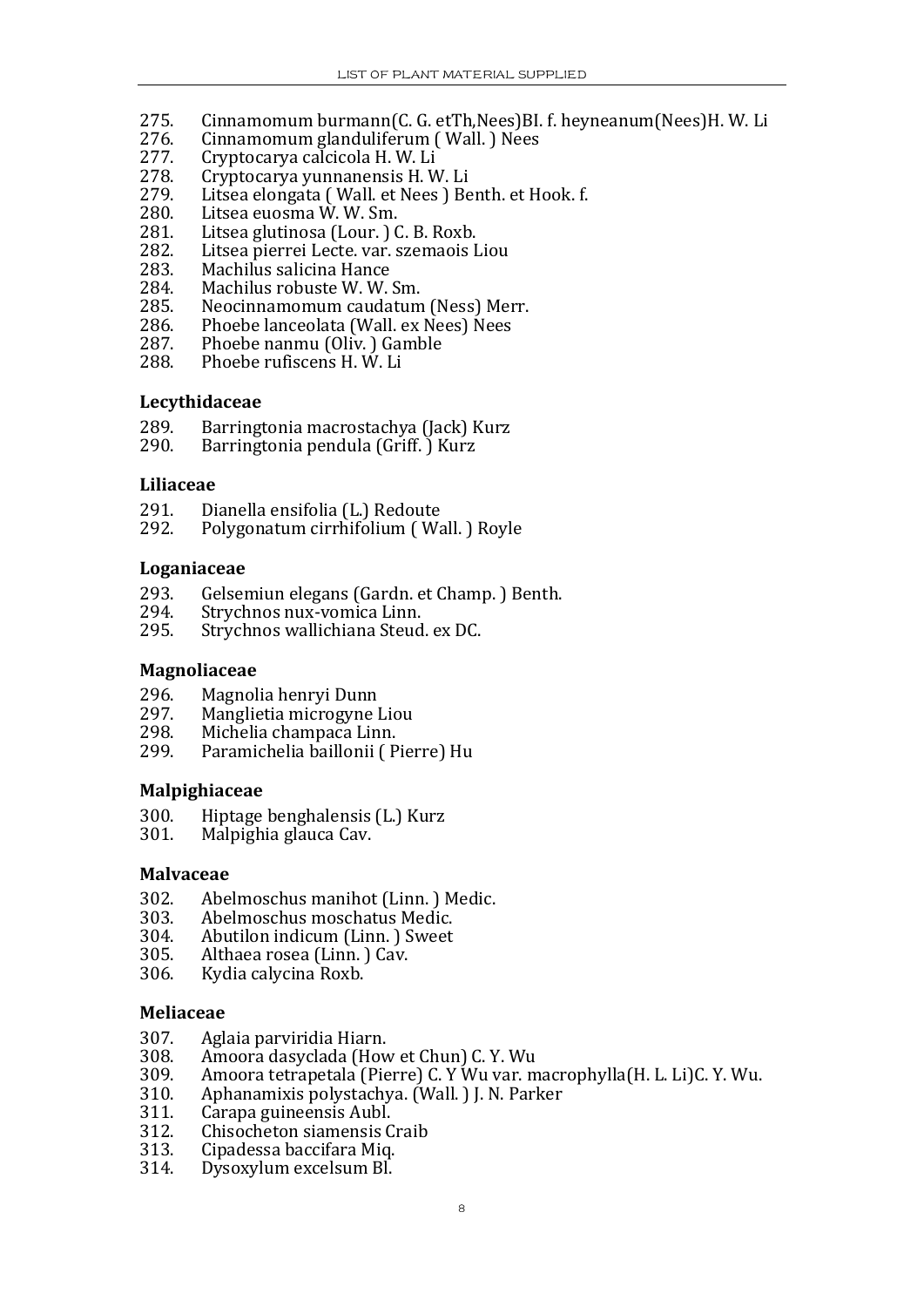- 315. Khaya senegalensis A. Juss.
- 316. Melia azedarach Linn.
- 317. Melia toosanden Sied. et Zuce.
- 318. Toona ciliate Roem.
- 319. Trichilia connaroides (wight et Arn.) Bentv
- 320. Walsura robusta Roxb.
- 321. Walsura yunnanensis C. Y. Wu

#### **Melianthaceae**

322. Bersama hebacalyx Touss.

#### **Menispermaceae**

- 323. Cyclea racemosa Oliv.
- 324. Diploclisia glaucescens ( Bl. ) Diels
- 325. Fleutharrhena macrocarpa (Diels) Forman
- 326. Parabaena sagitata (Wall.) Miers. ex Hook. f. et Thoms.
- 327. Pericampylus glauca (Lam. ) Merr.
- 328. Tinomiscium tonkinensis Gagnep.

#### **Mimosaceae**

- 329. Acacia auriculaeformis A. Cunn
- 330. Acacia mangium Willd.<br>331. Acacia pennata (Linn.)
- 331. Acacia pennata (Linn. ) Willd.
- 332. Acacia confusa Merr.<br>333. Acrocarnus fraxinifol
- 333. Acrocarpus fraxinifolius Arn. et Wight
- . 334. Adenanthera pavonina Linn
- 335. Adenanthera spicata R. Br.
- 336. Albizia chevalieri Harms<br>337. Albizia lucidior (stend.)
- 337. Albizia lucidior (stend. ) I. Nielsen
- 338. Albizia procera (Willd.) Benth.<br>339. Calliandra surinamensis Broiz.
- 339. Calliandra surinamensis Broiz.<br>340. Cylindrokelupha glabrifolia T. I
- 340. Cylindrokelupha glabrifolia T. L. Wu
- 341. Cylindrokelupha yunnanensis T. L. Wu
- Entada phaceoloides (Linn. ) Merr.
- 343. Enterolobium cyclocarpum (Jacq. ) Griseb.
- Pithecellobium lucidium Benth.

#### **Moraceae**

- 345. Antiaris toxicaria (Pess. ) Lesch.
- 346. Artocarpus heterophylla Lam.
- 347. Artocarpus lacucha Back. Ham. ex D. Don
- 348. Cudrania cochinchinensis (Lour.) Nakai
- 349. Ficus auriculata Lour.
- 350. Ficus hispida Linn. f.
- 351. Ficus racemosa Linn.
- 352. Ficus altissima Bl.
- 353. Ficus cyrtophylla (Wall. ex Miq. ) Miq.
- 354. Ficus microcarpa Linn. f.
- 355. Ficus pubigera (Wall. ex Miq. ) Miq. var. maniformis (King) Corner
- 356. Ficus religiosa Linn.
- 357. Streblus asper Lour.

#### **Mussaceae**

- 358. Ensete glaucum (Roxb.) Cheesman
- 359. Musa acuminata Colla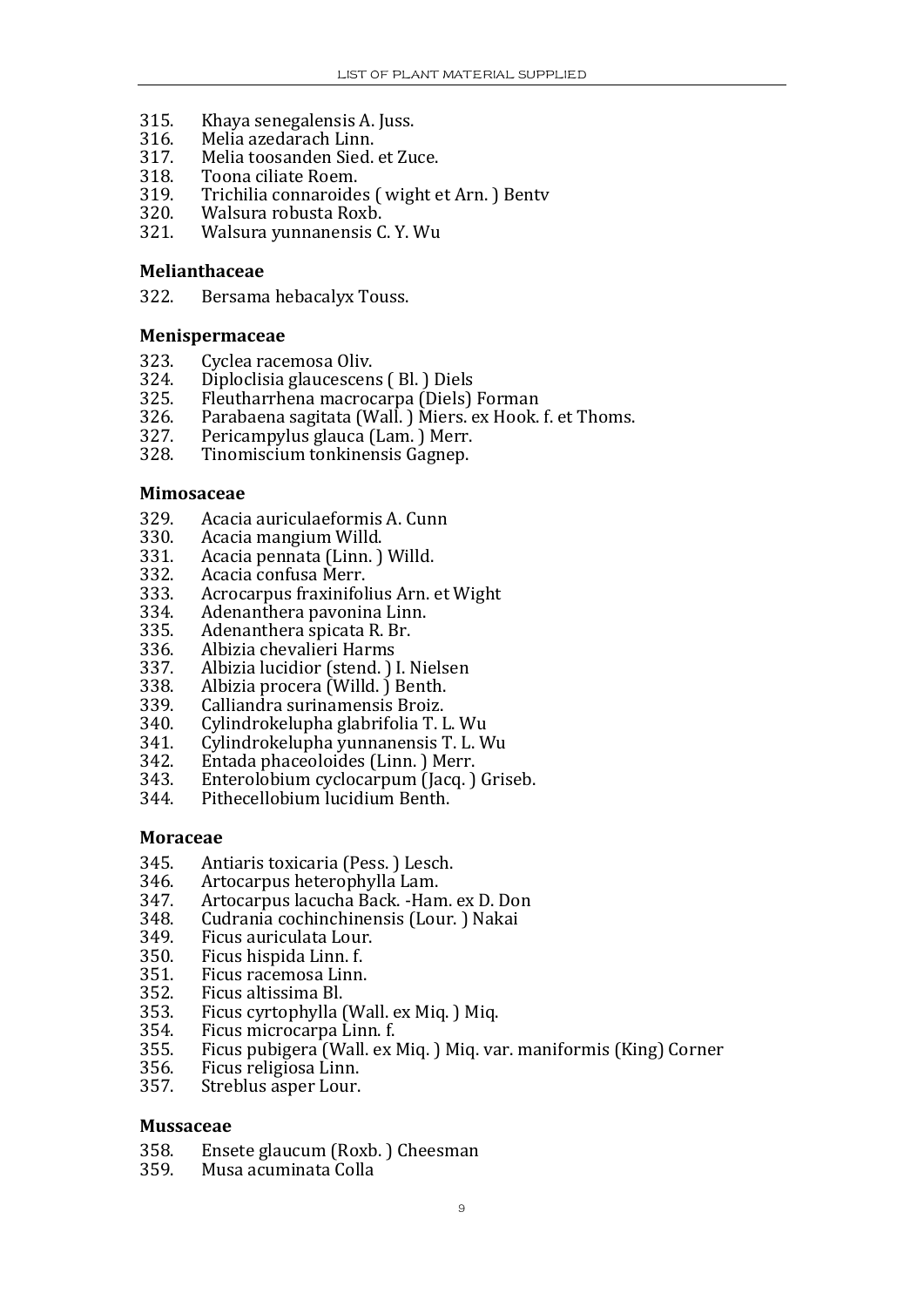#### **Myristicaceae**

- 360. Horsfieldia amygdalina (Wall. ) Warb.
- 361. Horsfieldia kingii (Hook. f. ) Warb.
- 362. Horsfieldia pandurifolia Hu
- 363. Horsfieldia tetratepala C. Y. Wu et W. T. Wang
- 364. Knema erratica (Hook. f. et Thoms.) J. Sincl.
- 365. Myristica yunnanensis Y. H. Li

#### **Myrsinaceae**

- 366. Ardisia crenata Sims Coal Ardisia Hilo Holly
- 
- 367. Ardisia tenera Mez 368. Ardisia solanacea Roxb.<br>369. Ardisia virens Kurz
- 369. Ardisia virens Kurz<br>370. Embelia oblongifoli
- 370. Embelia oblongifolia Hemsl.
- 371. Embelia ribes Burm. f.
- 
- 373. Embelia subcoriacea (C. B. Clarke) Mez 372. Embelia sessiliflora Kurz<br>373. Embelia subcoriacea (C. I
- 374. Measa ramentacea ( Roxb. ) Walker

#### **Myrtaceae**

- 375. Decaspermun f ruticosum J. R. et G. Forst
- 376. Engenia uniflora Linn.
- 377. Syzygium austro-yunnanensis Chang et Miau<br>378. Syzygium cumini (Linn.) Skeels
- 378. Syzygium cumini (Linn.) Skeels<br>379. Syzygium laosense (Gagnen.) M
- 379. Syzygium laosense (Gagnep. ) Merr. et Perry var. quocens (Gagnep. )<br>Chang et Miau<br>380 Syzygium latilimbum Merr, et Perry
- 380. Syzygium latilimbum Merr. et Perry<br>381. Syzygium oblatum (Roxb. ) Cowan
- 381. Syzygium oblatum (Roxb.) Cowan<br>382. Syzygium szemaoense Merr. et Per
- 382. Syzygium szemaoense Merr. et Perry
- Syzygium samarangense (Bl. ) Merr. et Perry

#### **Nyssaceae**

- 384. Camptotheca acuminata Decne
- 385. Nyssa yunnanensis W. C. Yin

#### **Olacaceae**

- 386. Erythropalum scandens Bl.<br>387. Schoenfia fragrans Wall.
- Schoepfia fragrans Wall.

#### **Oleaceae**

- 
- 388. Fraxinus floribundus Wall.<br>389. Fraxinus chinensis Roxb.
- 390. Jasminum lanceiolarium Roxb.
- 391. Ligustrum lucidum Ait.
- 392. Olea rosea Craib

#### **Onagraceae**

393. Circaea erubescens Frabch. et Savat.

#### **Oxalidaceae**

394. Averrhoa carambola Linn.

#### **Palmae**

395. Arenga engleri Becc.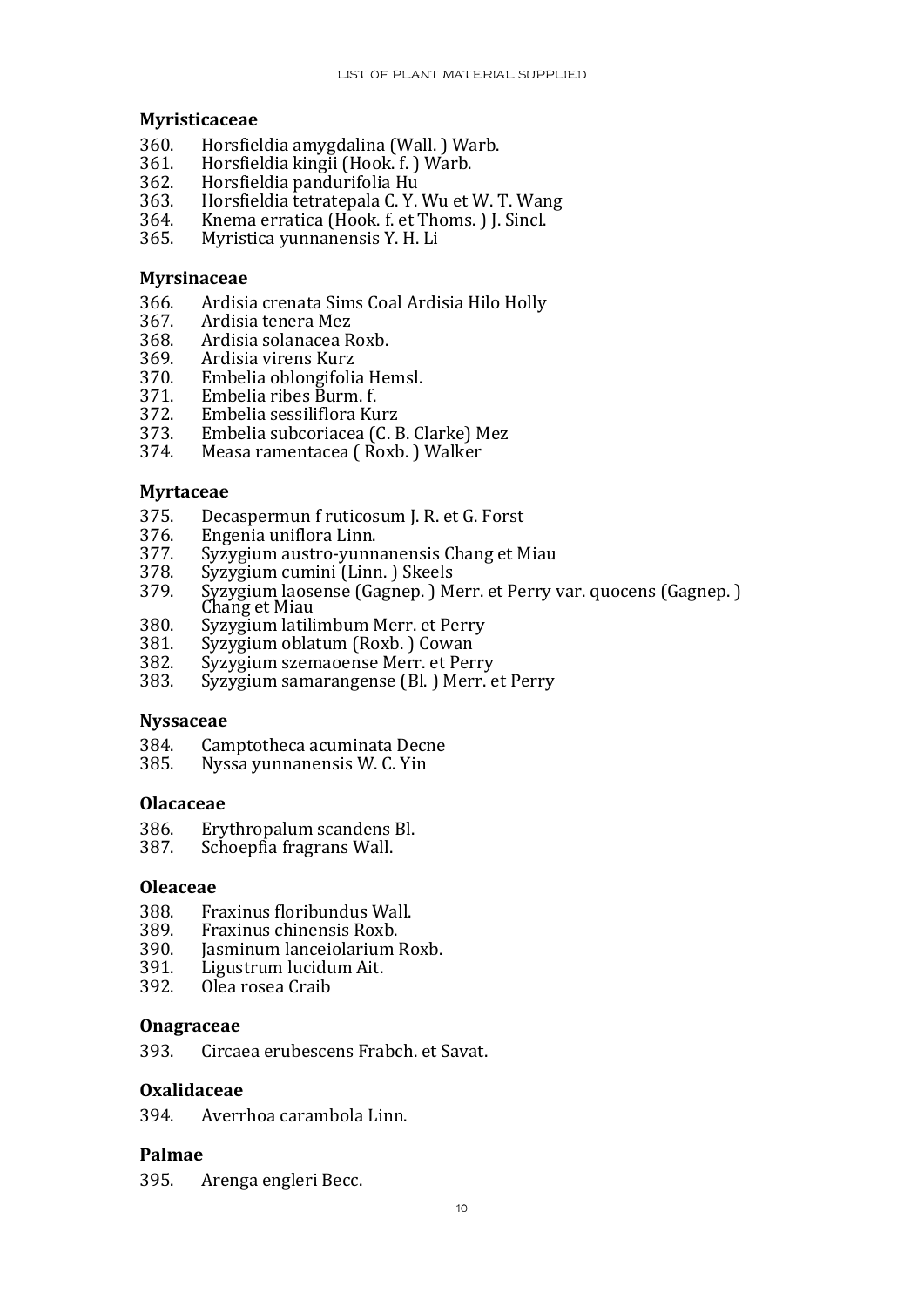- 396. Archontophoenix alexandrae (F. Mu ell. ) Wendl. et Drude
- 397. Areca catechu Linn.
- 398. Areca triandra Roxb. ex Buch,-Ham.
- 399. Borassus flabellifera Linn.
- 400. Calamus gracilis Roxb.
- 401. Calamus nambariensis Becc. var. alpinus S. J. Pei et S. Y. Chen
- 402. Calamus nambariensis Becc. var. xishuangbannaensis S. J. Pei et S. Y. Chen
- 403. Caryota ochlandra Hance<br>404. Caryota urens Linn.
- 404. Caryota urens Linn.<br>405. Calamus vunnanens
- 405. Calamus yunnanensis S. J. Pei et S. Y. Chen
- 406. Chamaedorea erumpens H. E. Moore
- 407. Chamaedorea oblongata Mart.
- 408. Chamaedorea seifritzii Burret
- 409. Cocos nucifera Linn.
- 410. Elaeis guineensis Jacq.<br>411. Ptychosperma scheffer
- 411. Ptychosperma schefferi Becc.<br>412. Raphia vinifera Beauv.
- 412. Raphia vinifera Beauv.<br>413. Svagrus romanzoffiana
- 413. Syagrus romanzoffiana (Cham.) Glassm.
- 414. Salacca zalacca (Gaertn.) Voss ex Vilm.
- 415. Wallichia mooreana Basu

#### **Pandanaceae**

- 416. Pandanus furcatus Roxb.
- 417. Pandanus tectorius Sol. ex Parkins.

#### **Papilionaceae**

- 418. Atylosia barbata (Wall. ) Baker
- 419. Crotalaria bracteata Roxb.<br>420. Crotalaria pallida Ait.
- 420. Crotalaria pallida Ait.<br>421. Dalbergia fusca Pierre
- 421. Dalbergia fusca Pierre var. enneandra Zou et Liu
- 422. Dalbergia pinnata (Lour.) Prian
- 423. Dendrolobium triangulare (Retz.) Schindl.
- 424. Derria robusta Benth.<br>425. Dollinera elegens (DC)
- 425. Dollinera elegens (DC) C. Chen et X. J. Cui
- 426. Erythrina indica Lam.<br>427. Erythrina lithosperma
- 427. Erythrina lithosperma Bl. ex Miq.<br>428. Flemingia fluminalis C. B. Clarke
- 428. Flemingia fluminalis C. B. Clarke
- 429. Flemingia macrophylla (willd.) Merr.
- 430. Indigofera suffruticosa Mill.<br>431. Millettia Pachycarpa Benth.
- 431. Millettia Pachycarpa Benth.<br>432. Millettia dielsiana Harms
- 432. Millettia dielsiana Harms<br>433. Millettia lentobotrya Dun
- Millettia leptobotrya Dunn
- 434. Millettia pachyloba Drake
- 435. Millettia pulchra Kurz
- 436. Millettia versicobor Welw.<br>437. Mucuna interrupta Gagnep
- 437. Mucuna interrupta Gagnep.
- 438. Mucuna macrocarpa Wall.
- 439. Mucuna pruriens Linn.<br>440. mnosia fordiana Oliv.
- 440. rmosia fordiana Oliv.<br>441. Pterocarnus echinatu
- Pterocarpus echinatus Pers.
- 442. Pueraria stricta Kurz
- 443. Sesbania cannabina (Retz. )pers

#### **Passifloraceae**

444. Adenia parviflora(Blanco)Cussct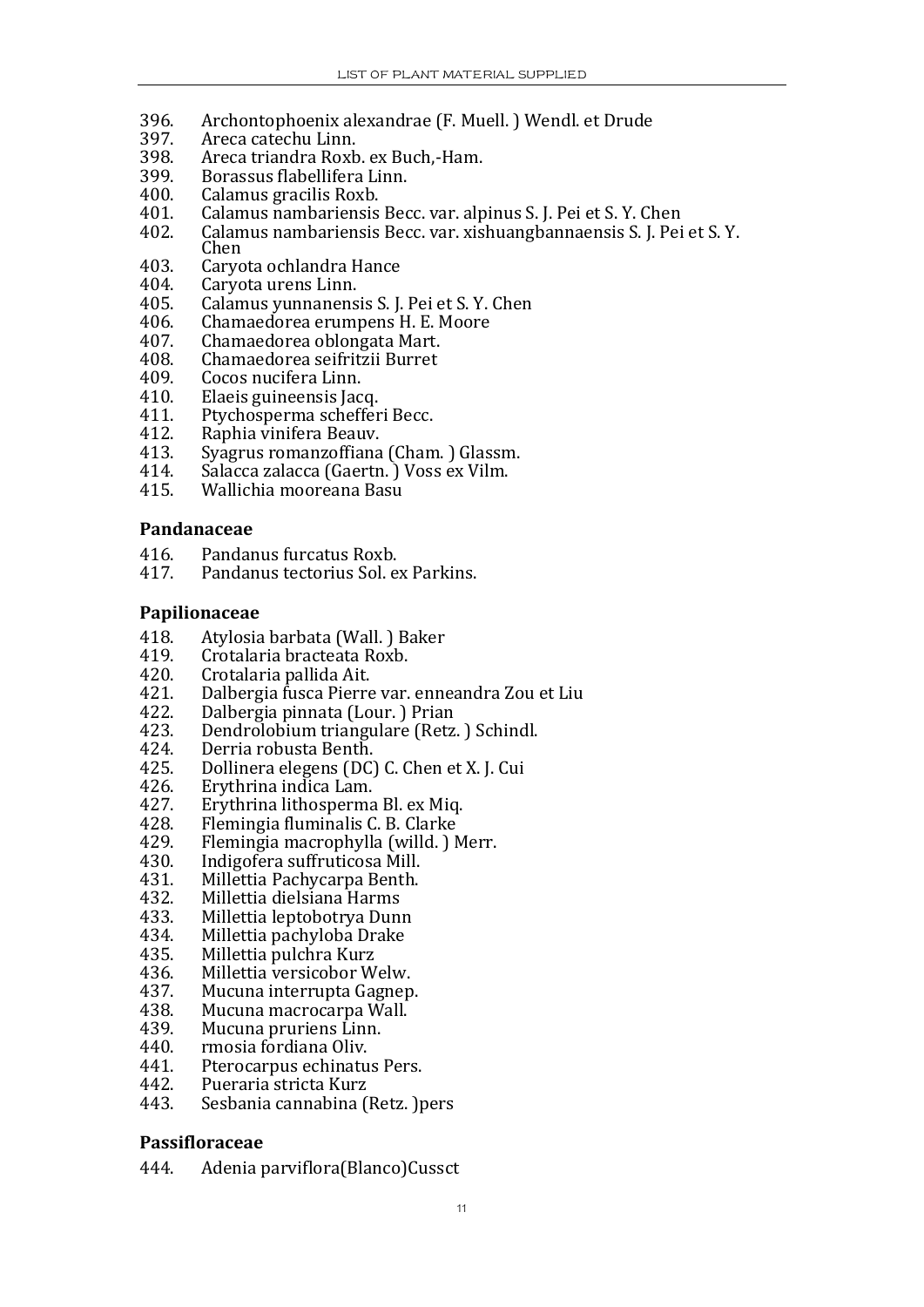- 445. Passiflora caerulea L.
- 446. Passiflora edulis sims
- 447. Passiflora quadrangularis Linn.
- 448. Passiflora siamica Craib

#### **Phytolaccaceae**

449. Phytolacca acinosa Roxb.

#### Pittosporaceae

- 450. Pittosporum brevicalyx (Oliv.) Gagnep.
- 451. Pittosporum formosanum Hayata var. hainanensis Gagnep.
- 452. Pittosporum kerrii Craib.

#### **Proteaceae**

- 453. Helicia nilagirica Bedd.<br>454. Heliciopsis terminalis (
- 454. Heliciopsis terminalis (Kurz) Sleum.

#### **Rhamnaceae**

- 455. Berchemia hirttera Tsai et Feng
- 456. Colubrina arborescens (Mill.) Ssrg.
- 457. Paliurus ramosissimus (Lour.) Poir.
- 458. Ventilago calyculata Tul.
- 459. Zizyphus attopensis Pierre

#### **Rhizophoraceae**

- 460. Carallia brachiata (Lour. ) Merr.
- 461. Carallia lanceaefolia Roxb.

#### **Rosaceae**

- 462. Laurocerasus zippeliana (Miq.) YU et Lu
- 463. Laurocerasus menghaiensis Yu et Lu
- 464. Photinia glabra (Thunb.) Maxim.
- 465. Prunus majestica koehne
- 466. Prunus mume Sieb. et. Zuce
- 467. Pygeum latifolium Miq.

#### **Rubiaceae**

- 468. Anthocephalus chinensis (Lam.) Rich. ex Walp.<br>469. Canthium dicoccium (Gaertn.) Teysm. et Binn
- Canthium dicoccium (Gaertn.) Teysm. et Binn
- 470. Canthium parvifolium Roxb.
- 471. Duperrea pavettaefolia (Kurz) Pitard
- 472. Ixora chinensis Lam.<br>473. Morinda umbellata I
- 473. Morinda umbellata Linn.<br>474. Psychotris pilifera Hutch.
- 474. Psychotris pilifera Hutch.<br>475. Xeromphis spinosa (Thur
- Xeromphis spinosa (Thunb. ) Keay

#### **Rutaceae**

- 476. Acronychia pedunculata(Linn. )Miq.
- 477. Clausena lansium (Lour. ) Skeels
- 478. Euodia lepta (Spreng. ) Merr.
- 479. Euodia rutaecarpa ( Juss. ) Benth.
- 480. 0. Glycosmis ovoidea Pierre
- 481. Micromelum integerrimum (Buch. ‐ Ham. ) Wight et Arn, ex Roem.
- 482. Micromelum integerrimum (Buch. ‐Ham. ) Roem. var. mollisimun Tanaka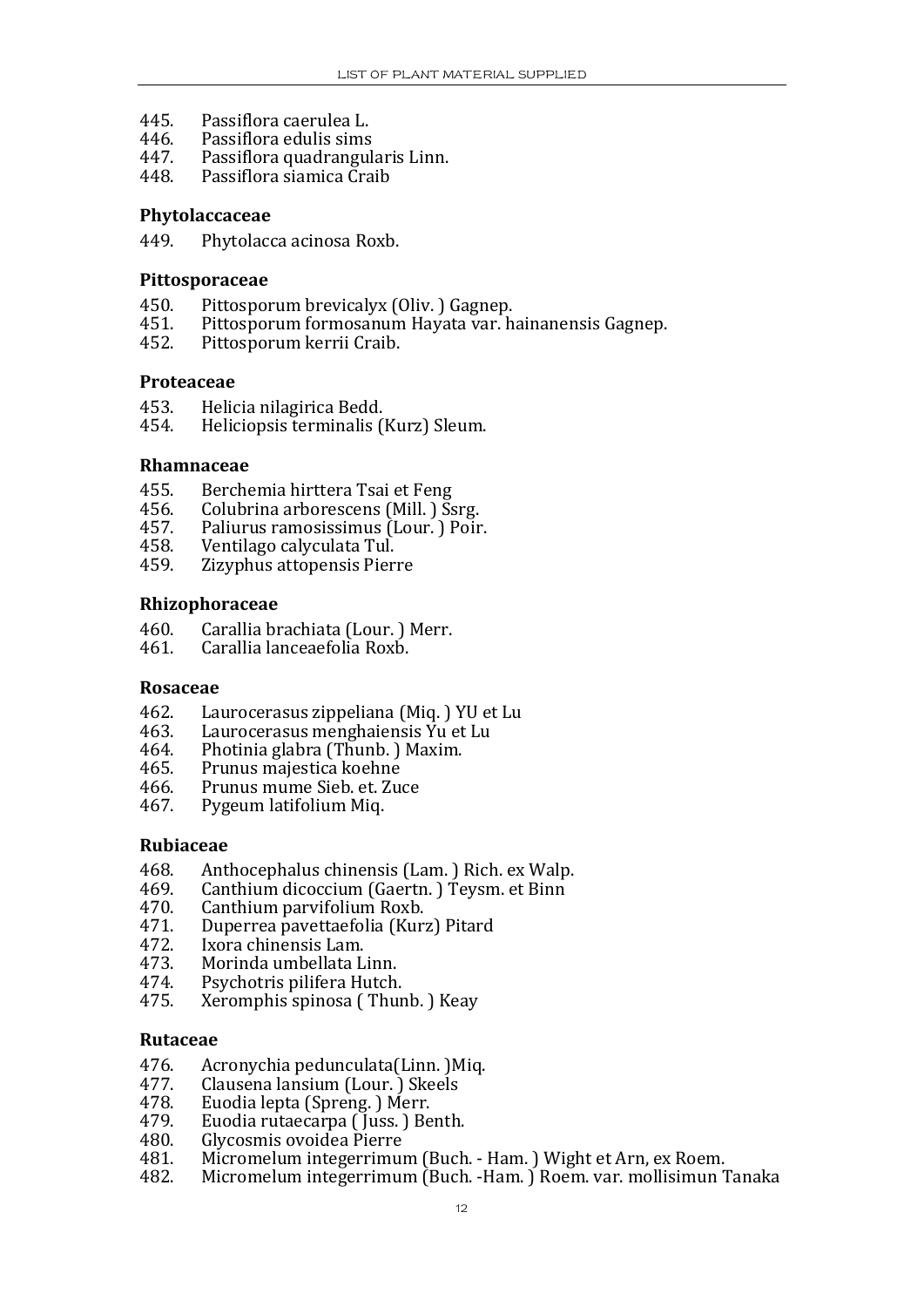- 483. Murraya paniculata (Linn. ) Jack
- 484. Toddalia asiatica (Linn. ) Lam.
- 485. Zanthoxylum dissitoides Huang
- 486. Zanthoxylum myriacanthum Wall. ex Hook. f.
- 487. Zanthoxylum nitidum(Roxb. ) DC.

#### **Sabiaceae**

- 488. Meliosma arnotiana Walp.
- 489. Meliosma simplicifolia(Roxb. )Walp.

#### **Samvdaceae**

- 490. Homalium hainanensis Gagnep.
- 491. Homalium laoticum Gagnep. var. glabretum C. Y. Wu

#### **Santalaceae**

- 492. Pyrularia edulis DC.
- 493. Santalum album Linn.

#### **Sapindaceae**

- 494. Arytara litoralis Bl.
- 495. Cardiospermum halicacabum Linn.
- 496. Dimorcarpus longan Lour.
- 497. Harpullia cupanioides Roxb.
- 498. koelreuteria bipinnata Fr.<br>499. Litchi chinensis Sonn.
- Litchi chinensis Sonn.
- 500. Nephelium lappaceum Linn.
- 501. Pometia tomentosa (BI.) Teysm. et Binn.
- 502. Sapindus rarak DC.
- 503. Schleichera trijuga willd.

#### **Sapotaceae**

- 504. Chrysophyllum monophrenum Sw.<br>505. Lucuma nervosa A. DC.
- 505. Lucuma nervosa A. DC.
- 506. Manilkara zapota (Linn. ) Van Royen
- 507. Mimusops elengi Linn.<br>508. Pouteria grandiflora (V
- 508. Pouteria grandiflora (Wall.) Pierre<br>509. Sarcosperma arboreum Hook. f.
- Sarcosperma arboreum Hook. f.
- 510. Xantolis stenopetala (Hu) Van Royen
- 511. Sarcosperma kachinensis(King et Prain)Exell. var. simondii (Gagnep.)Lam. et var Royen
- **512.** Synsepaium dulcificum . Denill

#### **Saurauiaceae**

513. Saurauia napaulensis DC.

#### **Schizandraceae**

514. Schizandra henryi C. B. Clarke var. yunnanensis A. C. Sm.

#### **Simarubaceae**

- 515. Ailanthus fordii Nooteboom
- 516. Brucea javanica (Linn.) Merr.
- 517. Picrasma javanica Bl.

#### **Smilacaceae**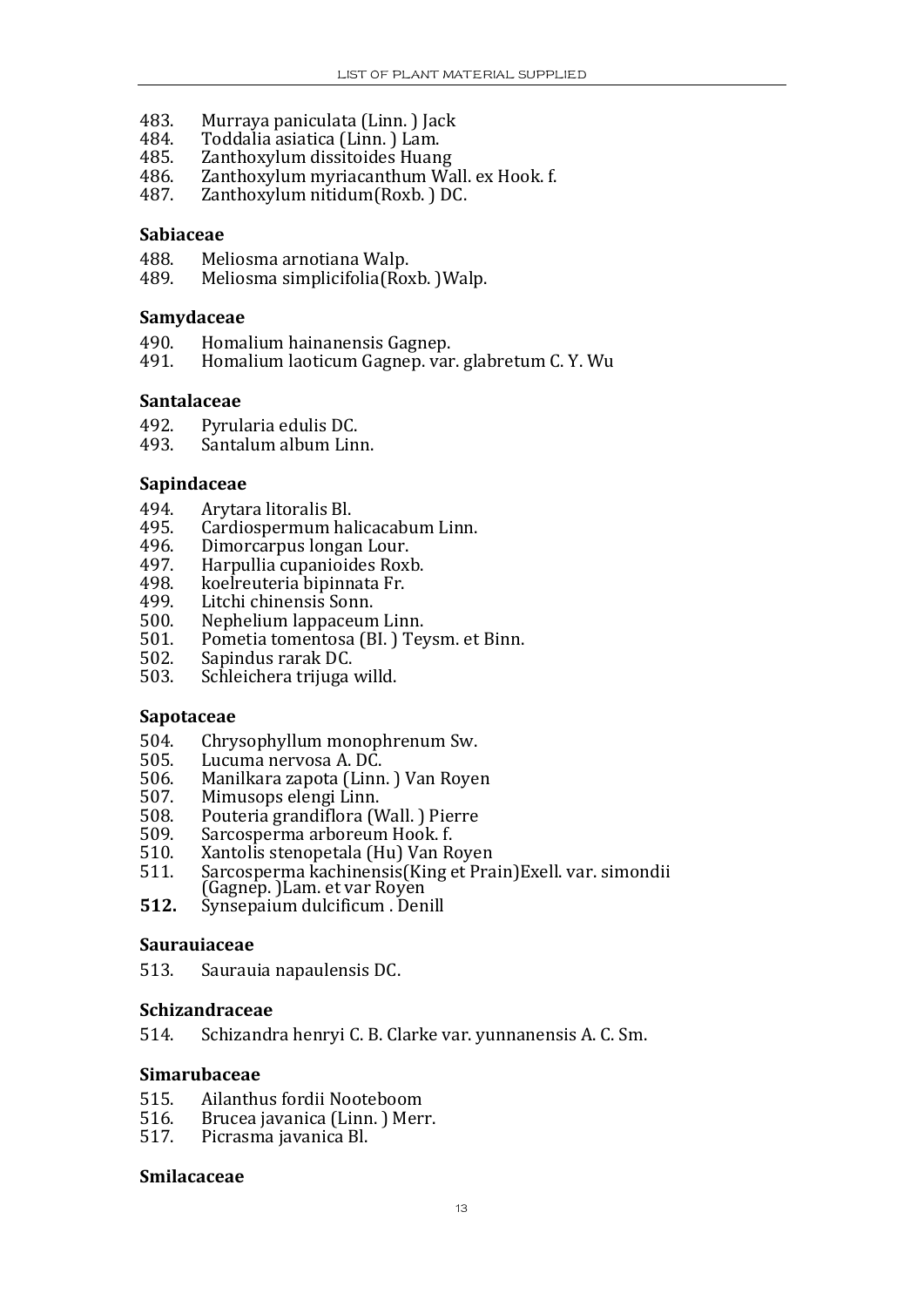- 518. Smilax cocculoides Warb .
- 519. Smilax glabra Roxb.
- 520. Smilax corbularia Kunth

#### **Solanaceae**

- 521. Cyphomandra betacea Sendt.
- 522. Capsicum annuum Linn. var. cerasiforme Irish
- 523. Capsicum frutescens Linn.
- 524. Solanum ferox Linn.<br>525. Solanum indicum Lii
- 525. Solanum indicum Linn.<br>526. Solanum mammosum L
- 526. Solanum mammosum Linn.

#### **Sonneratiaceae**

527. Duabanga grandiflra (Roxb. et DC. ) Walp.

#### **Staphyleaceae**

528. Turpinia pomifera ( Roxb. ) DC.

#### **Sterculiaceae**

- 529. Helicteres elongata Wall. ex Mast.
- 530. Sterculia foetida Linn.
- 531. Sterculia lanceaefolia Roxb.
- . 532. Sterculia lanceolata Cav
- 533. Sterculia nobilis Smith.

#### **Styracaceae**

- 534. Alniphyllum fortunei (Hemsl. ) Makino
- 535. Styrax casearifolia Craib<br>536. Styrax rugosus Kurz
- 
- 536. Styrax rugosus Kurz<br>537. Styrax tonkinensis (J 537. Styrax tonkinensis (Pierre) Craib ex Hartwich.<br>538. Styrax chinnsis Hu et S. Y. Liang
- 538. Styrax chinnsis Hu et S. Y. Liang<br>539. Styrax suberifolia Hook, et Arn.
- Styrax suberifolia Hook. et Arn. var. caloneura Pekins

#### **Symphoremataceae**

540. Congea tomentosa Roxb.

#### **Theaceae**

- 541. Adinandra megaphylla Hu
- 542. Camellia confusa Craib<br>543. Camellia oleifera Abel.
- 543. Camellia oleifera Abel.<br>544. Schima wallichii Choise
- 544. Schima wallichii Choisg<br>545. Ternstroemia gymnanth
- 545. Ternstroemia gymnanthera (Wight et Arn.) Sprague
- 546. Tuteheria hexalocularia Hu et Liang

#### **Thymeleaceae**

547. Aquilaria yunnanensis C. C. Huang

#### **Tilia e cea**

- 548. Microcos nervosa (Lour.) S. Y. Hu<br>549. Microcos paniculata Linn.
- Microcos paniculata Linn.

#### **Ulm aceae**

550. Celtis tetrandra Roxb. subsp. sinensis (Pers. ) Y. C. Tang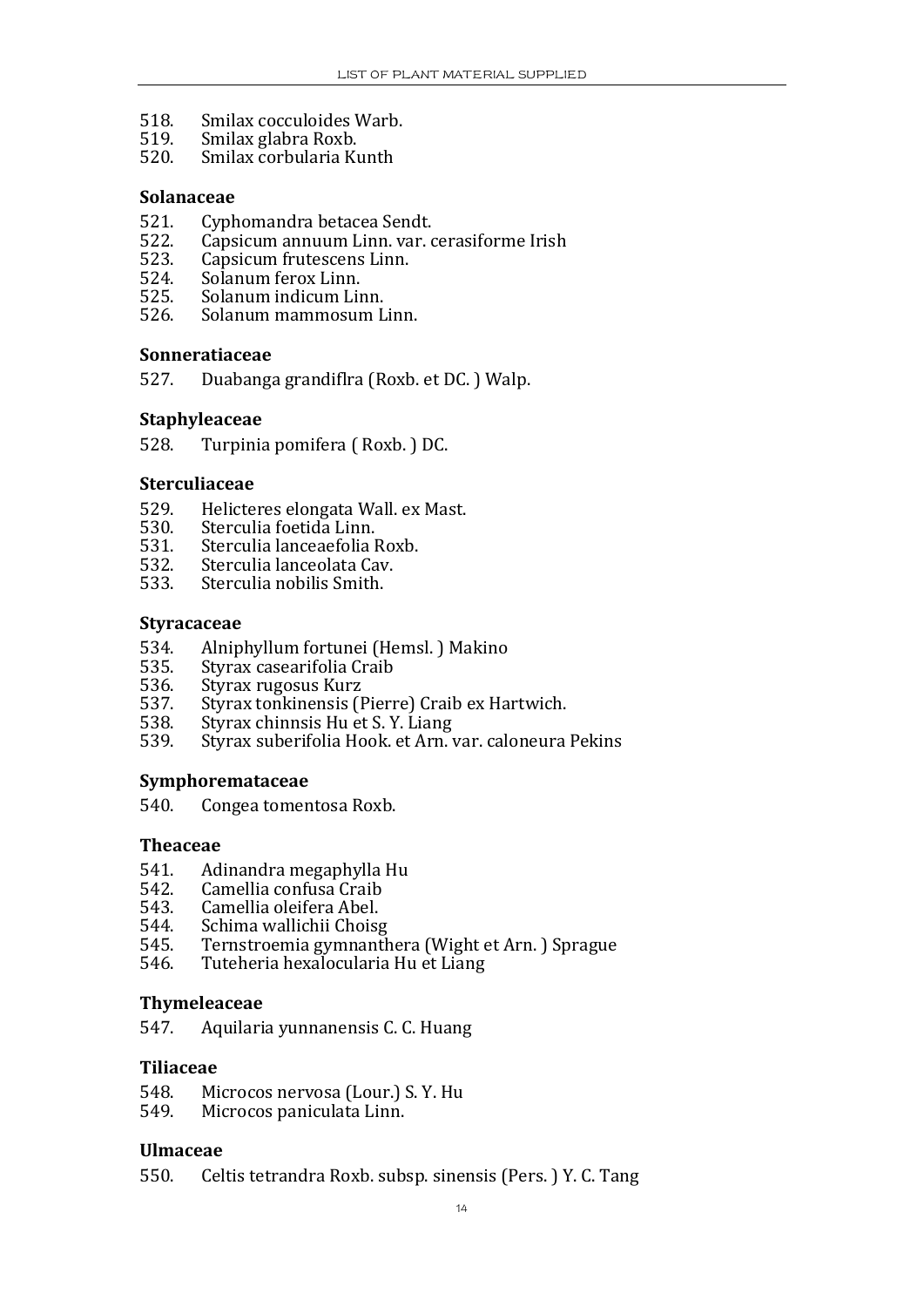- 551. Celtis timorensis Spanoghe
- Gironniera subaequalis Planch.
- 553. Ulmus lanceaefolia Roxb. ex Wall.

#### **Umbellieferae**

554. Eryngium foetidum Linn.

#### **Urtic aeae**

- 555. Boehmeria longispica Steud.
- **556.** Boehmeria siamensis Craib

#### **Verbenaceae**

- 557. Duranta repens Linn.<br>558. Gmelina arborea Roxl
- . 558. Gmelina arborea Roxb
- 559. Gmelina villosa Roxb.<br>560. Lantana camara Linn.
- 560. Lantana camara Linn.<br>561. Premna szemaoensis l
- 561. Premna szemaoensis Pei
- 562. Tectona grandis Linn. f.
- 563. Vitex quinata (Lour.) Mill.
- 564. Vitex trifolia L.

#### **Vitaceae**

- 565. Cayratia trifolia (Linn. ) Domin
- 566. Cissus javana DC.
- 567. Leea guineensis G. Don<br>568. Leea indica (Burm. f. ) N
- Leea indica (Burm. f. ) Merr.
- 569. Tetrastigma dubinum (Law. ) Planch.
- 570. Tetrastigma obovatum(Wall. )Planch.

#### **Zingiberaceae**

- 571. Alpinia galanga ( L. ) Swartz
- 572. Amomum compactum Soland ex Maton
- 573. Etlingera elatiora (Jack. ) R. M. Smith